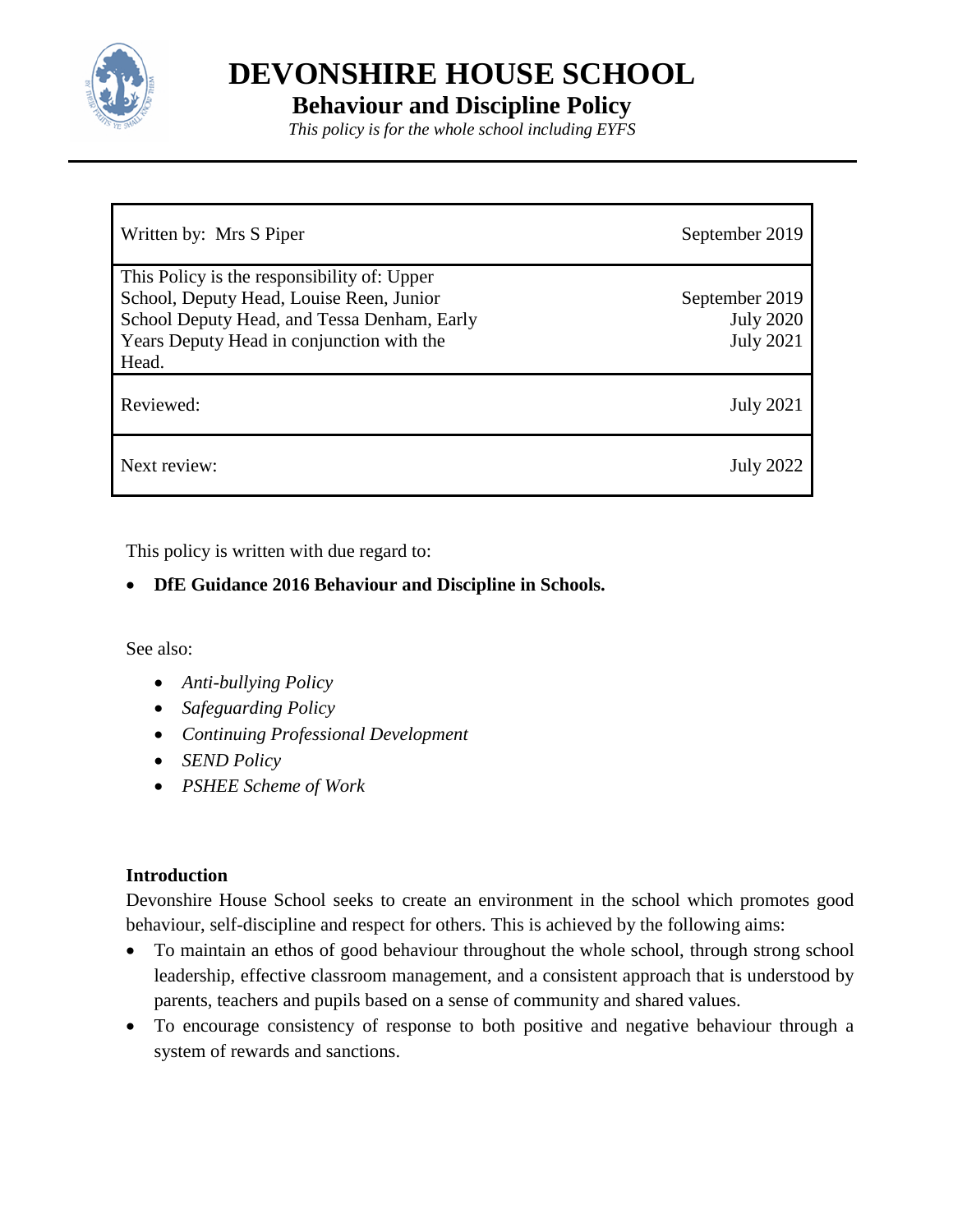# **Contents**

| 1. |                                                                                                 |  |
|----|-------------------------------------------------------------------------------------------------|--|
| 2. |                                                                                                 |  |
| 3. |                                                                                                 |  |
| 4. |                                                                                                 |  |
| 5. |                                                                                                 |  |
| 6. |                                                                                                 |  |
| 7. |                                                                                                 |  |
| 8. |                                                                                                 |  |
| 9. |                                                                                                 |  |
|    |                                                                                                 |  |
|    |                                                                                                 |  |
|    |                                                                                                 |  |
|    |                                                                                                 |  |
|    |                                                                                                 |  |
|    |                                                                                                 |  |
|    |                                                                                                 |  |
|    | 17. Disciplinary Action Against Pupils Who Are Found To Have Made Malicious Accusations Against |  |
|    |                                                                                                 |  |
|    |                                                                                                 |  |
|    |                                                                                                 |  |
|    | $\bullet$<br>$\bullet$                                                                          |  |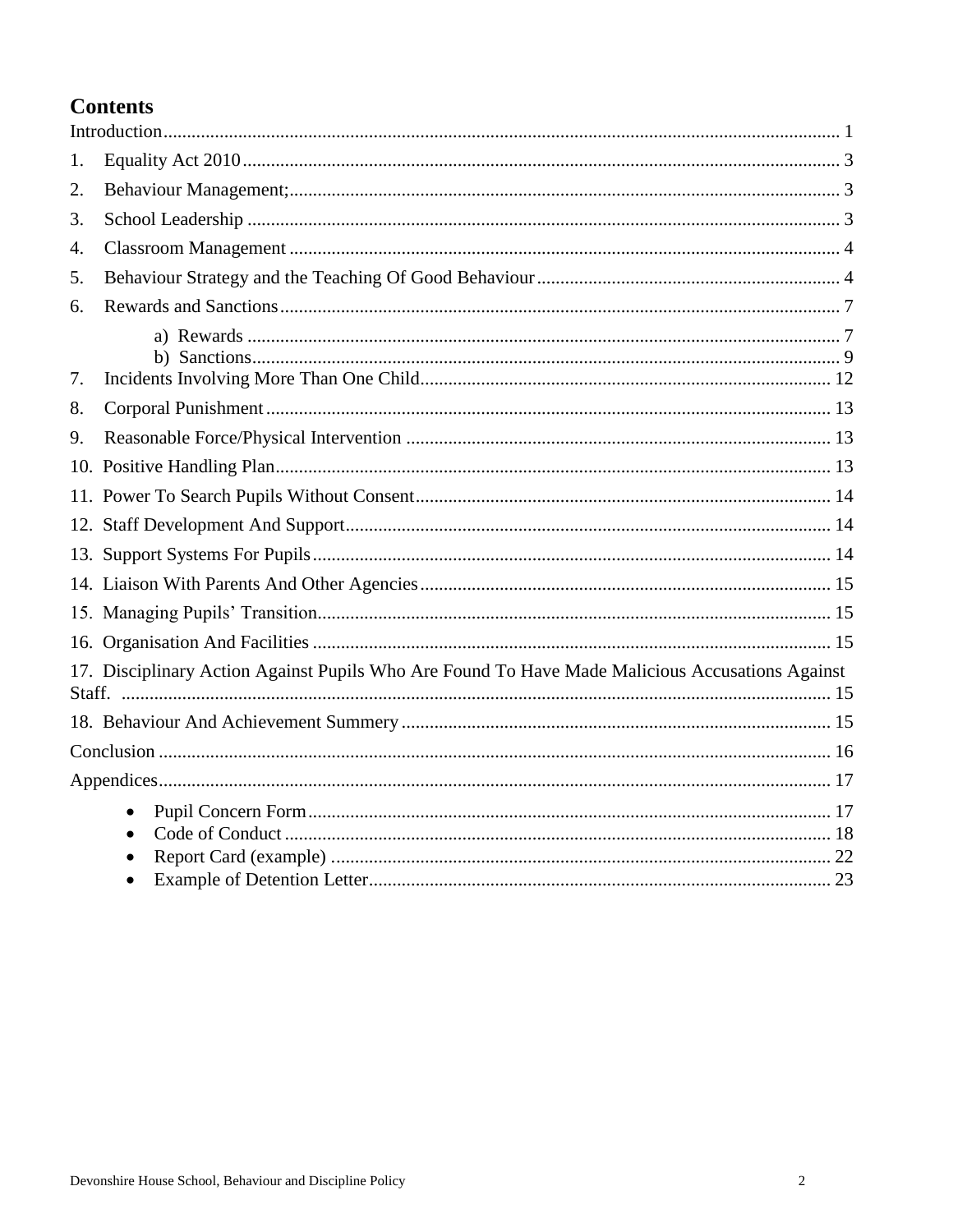#### **1. Equality Act 2010**

<span id="page-2-0"></span>The School has due regard to the Equality Act 2010. Whilst all pupils are expected to behave well, there may be some pupils with conditions, such as ADHD, for whom reasonable adjustments to classroom management need to be made. Pupils with special educational needs or disabilities may also be targets for unpleasant behaviour from other children, and due care should be taken to prevent this.

### **2. Behaviour Management;**

<span id="page-2-1"></span>High standards of conduct and behaviour are expected from all pupils, in and out of the classroom, on school trips or visits, and in journeying to and from school.

To achieve this staff must be consistent in their approach, firstly by rewarding good behaviour and secondly by not tolerating poor behaviour. However, praise/awards must be deserved, otherwise their value is undermined and eventually they become meaningless.

Staff should:

- Enforce the School Rules Code of Conduct CONSISTENTLY.
- Not be over familiar with pupils i.e. keeping a professional relationship.
- Demonstrate courtesy to children and colleagues at all times.
- Be sensitive to pupils' problems and special needs.
- Respect the children, their views and their feelings and not use sarcasm. It can be hurtful.

When dealing with an incident of poor behaviour staff should:

- Give pupils the opportunity to explain their behaviour or grievance.
- Never threaten anything they cannot carry out.
- Give the appropriate sanction or refer to a senior colleague if that is more appropriate.
- Ensure the form teachers of all children involved are informed
- Remain patient and tolerant, and think before they speak.

If a child is seriously hurt, either emotionally or physically parents should be informed on the same day or as soon as is reasonably practicable.

Staff training is conducted on a bi annual basis and further guidance can be found in the staff code of conduct.

#### **3. School Leadership**

<span id="page-2-2"></span>The Head has responsibility for the good conduct of the pupils in the school. In order for this to be effective, this behaviour policy is discussed regularly in staff meetings and is reviewed annually.

The Deputy Heads of Early Years: Miss Tessa Denham, Junior School: Mrs Louise Reen and Upper School: Mr Paul Hardwick have responsibility for the day to day running of their sections of the school and will generally be responsible for the recording of sanctions, the keeping of the discipline log and the running of more serious sanctions such as detentions. Any more serious sanction will always be discussed with the Head before being given to the child. Parents will always be informed in writing.

Members of the Senior Leadership Team will give guidance on good behaviour in assemblies, using topics such as religious tolerance and understanding disabilities (e.g. stories for Jeans for Genes Day) as well as regular reminders of the school rules.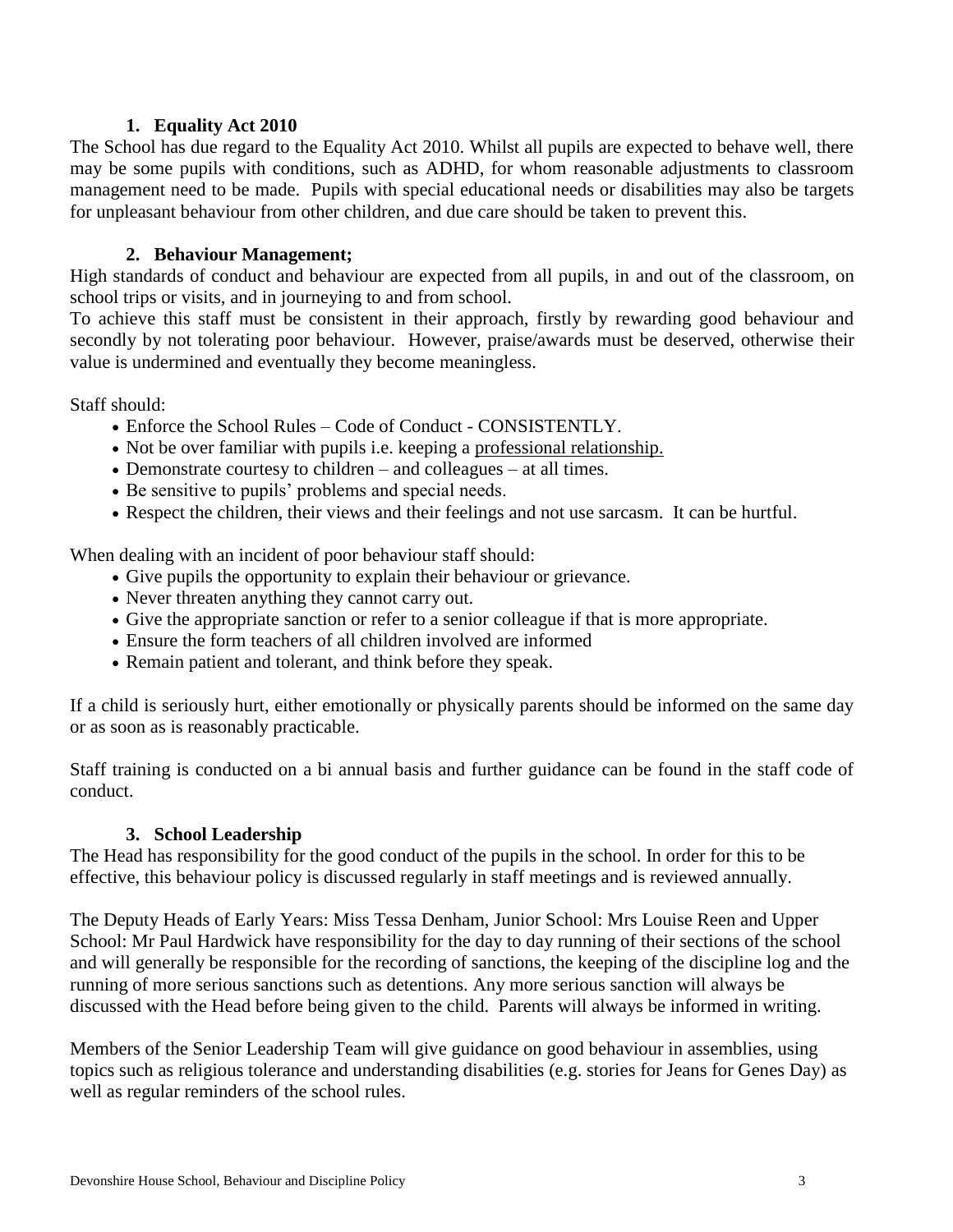All staff are responsible for good behaviour and should lead by example. Colleagues should be respectful to one another, and should enforce any sanctions given by another. Should they feel a sanction was not deserved they should refer this to a senior colleague and not indicate this to the child.

# **4. Classroom Management**

<span id="page-3-0"></span>Children behave better if they are enjoying school, and enjoying their lessons. A well-structured curriculum delivered through well planned and effective lessons should achieve this.

Thorough planning for the needs of individual pupils, the active involvement of pupils in their own learning and structured feed-back all help to avoid the alienation and disaffection that can lie at the root of poor behaviour.

It follows that lessons should have clear objectives, be understood by the children, and differentiated to meet the needs of children of different abilities. Marking and record keeping can be used as a supportive activity, providing feed-back to the children on their progress and achievements, and as a signal that the children's efforts are valued and that progress matters.

In addition, teachers should:

- Create a positive climate with realistic expectations;
- Encourage relationships based on kindness, respect and understanding of the needs of others; promote, through example, honesty and courtesy;
- Ensure fair treatment for all regardless of age, gender, race, ability and disability; but make reasonable adjustments to classroom management for pupils with learning difficulties of disabilities (see SEND policy).
- Show appreciation of the efforts and contribution of all.
- Ensure sufficient challenge and avoid pupil boredom leading to distraction.
- Ensure all pupils are involved in lessons.
- Ensure pupils do not waste time waiting e.g. for a turn, for work to be marked.
- Ensure pupils have nothing in their hands to distract them during lessons.
- Avoid marking in class when teaching should be taking place.
- Point out and reward good examples of behaviour.
- Deal immediately with minor offences e.g. calling out, talking inappropriately during a lesson.

# **5. Behaviour Strategy and the Teaching Of Good Behaviour**

# <span id="page-3-1"></span>**Behaviour and Attitude**

# EYFS (also see EY Policy document)

In Early Years, pupils are introduced to Circle Time and the Golden Rules early in the Foundation Stage. Teachers are mindful of what types of behaviour are age appropriate. A Key Person system is followed to support young children effectively. Children are encouraged to establish a routine, motivating them to be active participants. Now and Next boards, transitional objects and visual timetables, for example, assist to maintain behaviour throughout the day, helping to relive stress and anxiety in young children. Songs ('let's make a circle') are also used to help centre children, and are especially useful when working with large groups. Special Time groups are held for small groups/ individual children to learn life skills, such as gaining an understanding that things must finish, and also encourages turn-taking and the need to accept direction. Movement breaks are given to those that need them, allowing opportunities to be active, and prevent children from being distracted.

Children in the Nursery can offer their own apology, but saying sorry is never stressed, as more focus is given to supporting children in their play, helping them to understand what boundaries there are. Time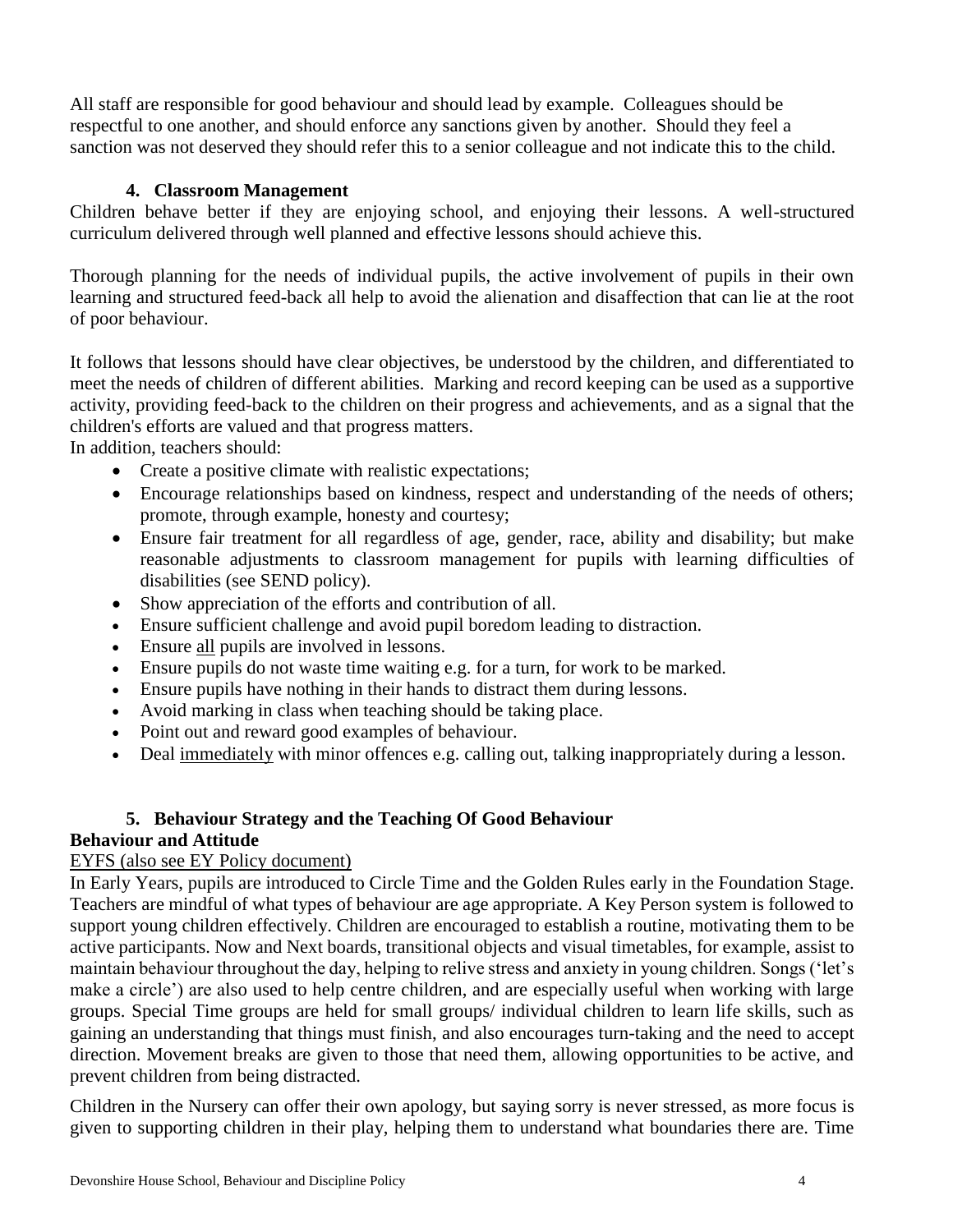outs are never used, as they are not productive to the age range, although a child and their Key Person may move to a different area of the Nursery, to help distract the situation, allowing for a period of reflection.

In Pre Reception and Reception, day to day incidents of inappropriate behaviour are dealt with by the class teacher. Negative consequences are balanced with positive reinforcement. When a child's behaviour or attitude is unacceptable they are made aware of this quietly and firmly. Discussion between teacher and child forms the initial stage of behaviour management, to ensure that the child clearly understands what is wrong and that it is 'unacceptable'. If inappropriate behaviour persists, the pupil is isolated from the situation for a short period of time, or given some quiet time to rethink his or her actions. Afterwards, the child is always asked if they understand why they were having some quiet time and the child is encouraged to apologise to the 'injured party'. In some cases a home/school sticker chart is started to encourage good behaviour.

Teachers and Key People use Makaton to demonstrate signs for 'sad, happy, sorry, friends' which helps to cement understanding further. More focus is given to promoting positive outcomes in Early Years, although incidents are always recorded, allowing us to gain a better understanding of the triggers. Parental involvement is fundamental in this, and the Head of Nursery, Key People and class teachers meet with parents to discuss and suggest strategies for reinforcement if needed.

Repeated incidents of inappropriate behaviour are reported to the Deputy Head of Early Years. Parents are notified of any changes in behaviour or if a child exhibits unacceptable behaviour towards another child. All complaints about other children's behaviour are fully investigated and children are encouraged to approach staff if they have been upset by another child.

Positive reinforcement forms an important part of our behaviour policy. Pupils are awarded stickers for appropriate behaviour. Each class in the Early Years regularly discusses the Golden Rules and why it is important to try and stick to them: working well with others, being polite and helpful, respecting others, listening well, looking after equipment and the school environment and being a good friend. These are reinforced in Early Years Assembly for Pre Reception and Reception pupils.

As one of the prime areas of the EYFS, Personal, Social and Emotional Development (PSED) underpins all learning and is a key focus of all adult directed tasks and child initiated learning.

Each Pre Reception class uses a whole class behaviour chart to focus on, promote and reward positive behaviour in school. In the Summer Term, as part of the transition process, each class uses Class Dojo. Each Reception class uses Class Dojo to encourage positive behaviour enforcement and focus on the good and not the negative. It is also used to help towards the children's 'Golden Time' on Friday afternoons.

Early Years teachers use Sims to record positive and negative behaviour. In the Nursery, repeated incidents are logged in an Incident book which helps to track patterns of behaviour or possible triggers. At the end of each term, the Deputy Head Early Years produces a behaviour report (positive and negative) for the Head, highlighting any patterns of behaviour or triggers and strategies being used.

#### Junior School

Alongside the school's code of conduct and the Golden Rules, the Junior School implements the 'Stay on Green' system to focus on, promote and reward positive behaviour in school. The 'Stay on Green' system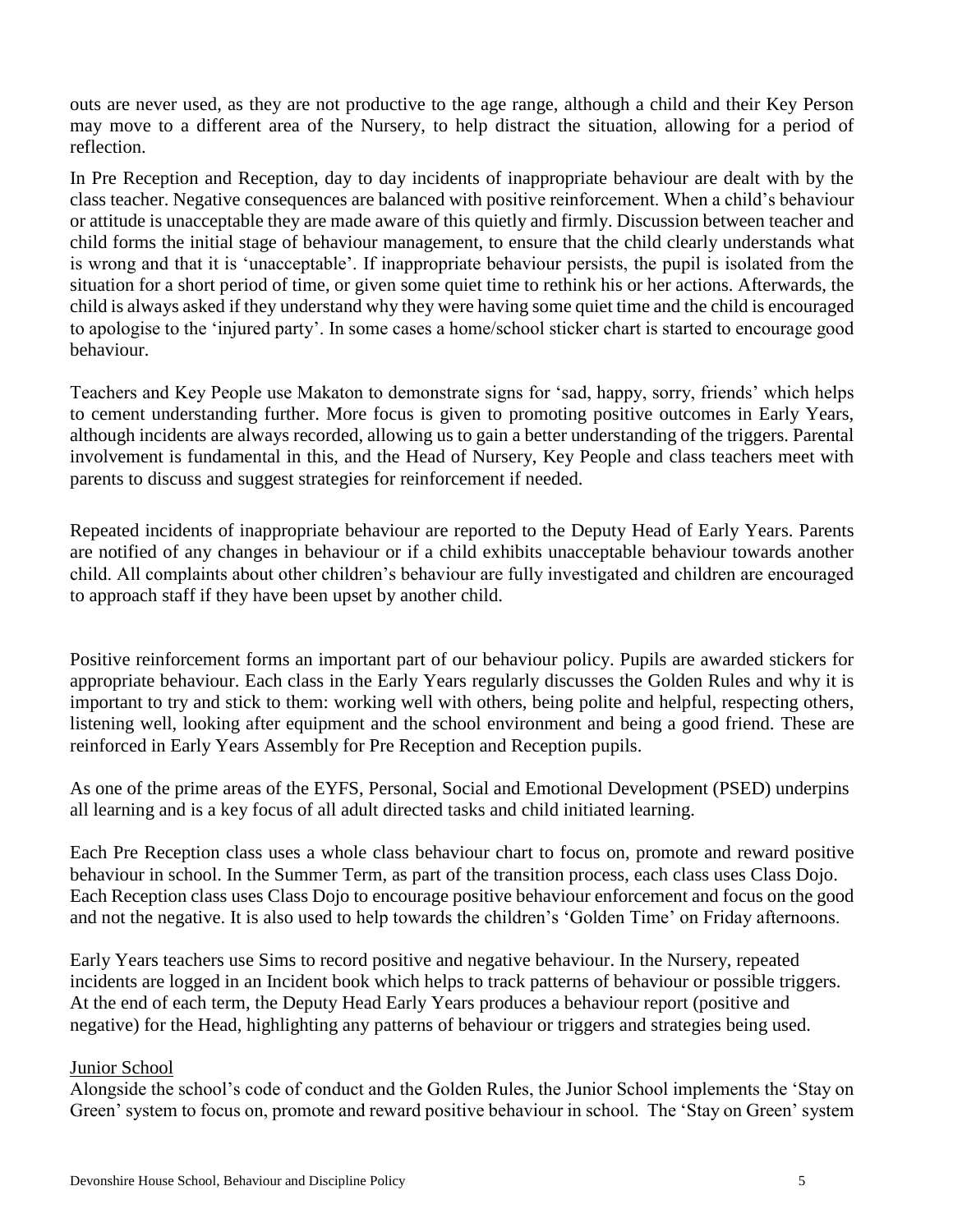allows all pupils an opportunity to make positive choices about their behaviour, which is noticed and rewarded in a number of ways.

All pupils have their name and a green card on the 'Stay on Green' display in their classroom and all pupils start each new day on green. Particularly good behaviour can result in being awarded a silver or gold card. If children move to 'silver' they will be given a silver sticker by the class teacher and be sent to another class to be praised. If the child achieves a 'gold', they will be recorded in the special 'Golden Book' which will be shared during assembly. They will also be awarded a certificate and badge to take home.

If pupils make negative choices about their behaviour, they will first be given 'good advice' as a reminder. If children move to 'yellow' they will have ten minutes time out to reflect and moving to 'red' will result in a visit to the Deputy Head and loss of five minutes 'Golden Time'. Parents will also be informed if a red card is issued.

All pupils receive 'Golden Time' on Fridays, when they are rewarded with half an hour of free choice time. Golden Time activities are discussed together with the children as they have earned this time and need to take ownership of it. Therefore, activities are guided by the pupils' choice. Board games, as well as art and craft activities are allowed and pupils may occasionally bring to school their own toys as a reward on Fridays to play with during Golden Time.

Each class in the Junior School regularly discusses the Golden Rules and why it is important to try and stick to them: working well with others, being polite and helpful, respecting others, listening well, looking after equipment and the school environment and being a good friend. This system allows pupils to take responsibility for their own actions and be praised for being positive role models by making the right choices, as well as being recognised and valued for the part they play in the school community.

Repeated incidents of bad behaviour are reported to the Deputy Head of Junior School and any unacceptable behaviour is reported to the Head. Parents are notified of any changes in behaviour or if a child exhibits unacceptable behaviour towards another child. All complaints about other children's behaviour are fully investigated and children are encouraged to approach staff if they have been upset by another child.

Children should be reminded of what we expect and of the consequences if they continue to misbehave. Staff should always ask the child if they understand what they have done wrong as misunderstandings can lead to problems that could be avoided.

#### a) Misbehaviour towards other children and adults

This can vary from simple bad manners and rudeness to bullying so it is important that appropriate sanctions are issued. It should be made clear to the child that his/ her behaviour is 'unacceptable' and he or she should be asked if he or she understands. An apology to 'injured parties' should be made immediately.

b) Attitude to school-work, homework and other school related activities

In discussing this, staff should think back to their own school experiences. Which teachers do they remember and why? This can give a valuable 'benchmark' for discussion. If a child is not producing the work expected, teachers should ask why?

- Do the pupils understand what is expected of them?
- Do they understand what has been asked of them?
- Have they been given work they are not capable of doing?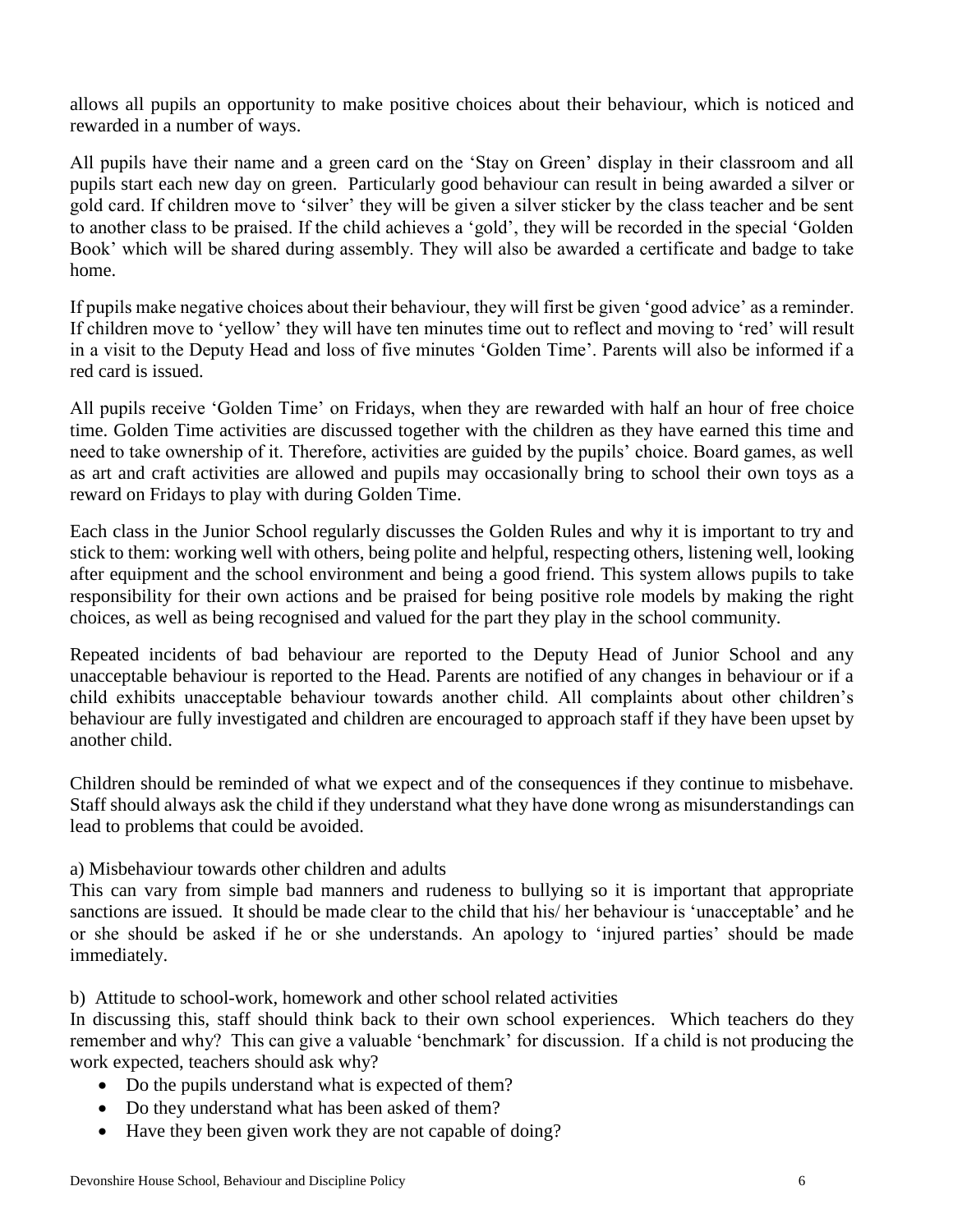- Are expectations reasonable?
- Are there other factors that are causing the problem and are staff fully aware of them?

# Upper School

The Upper School builds on the foundations laid out in both the EYFS and Junior School. Children are encouraged to take responsibility for their own behaviour choices and start each lesson with a 'clean sheet'. The Upper School uses a Red and Yellow card system that is a progression from the Junior School's 'Stay on Green' system. Children are introduced to this more mature version whereby a Yellow Card can be issued for a minor breach of the school rules or, for not modifying their behaviour after they have been given a warning. During lessons, a Yellow Card can be placed in front of a pupil with the clear warning that continued poor behaviour will result in the Yellow Card being issued. If the pupil can modify their behaviour, the card will not be filled in. This system allows the students to modify their behaviour and to learn how to make good choices and take responsibility for their actions before sanctions are issued.

The main emphasis of the Upper School behaviour management system is to reward positive behaviour as much as possible using the School Rewards System and encourage children to make good choices.

# **6. Rewards and Sanctions**

# <span id="page-6-0"></span>a) Rewards

<span id="page-6-1"></span>Our emphasis is on rewards to reinforce good behaviour, rather than on failures. We believe that rewards have a motivational role, helping children to see that good behaviour is valued. The emphasis should be always on the positive approach of encouragement and praise, rather than on the more negative one of criticism and punishment. Not all pupils can come 'top' of the class and it is important that a good attitude to work and consistent effort is rewarded. Rewards can also be given for sensible and helpful behaviour.

Praise and Reward can be given in many ways and might include the following:

# **Informal**

- a quiet word or positive verbal comment
- an exercise book comment, either in general terms "well done", or for a more detailed way, picking out specific points or ideas that gave pleasure;
- a public word of praise in front of a group, a class, a year or the whole school;
- a visit to the Deputy Head / Head for a special sticker;
- use of School reports to comment favourably, not only on good work and academic achievement, but on behaviour, on involvement and on general attitude.

# **EYFS and Junior School Courtesy and Achievement Awards**

There is a weekly Early Years Assembly for Pre Reception and Reception pupils, where one or two children from each class are awarded a badge for being able to show they can follow a particular Golden Rule that is of focus that week. If the whole class have achieved the Golden Rule, a large card badge is placed on the classroom door.

For pupils in No 69 Achievement Badges are awarded for a greater range of efforts, both academic and pastoral in nature. Good work is recognised and praised with visits to the Deputy Head to show their work and receive a special stamp and sticker. In Friday morning assemblies children who have shown exceptional behaviour are mentioned in the Golden Book and awarded a certificate and a badge. There is also a whole class Achievement badge when it is felt a whole class have accomplished something together.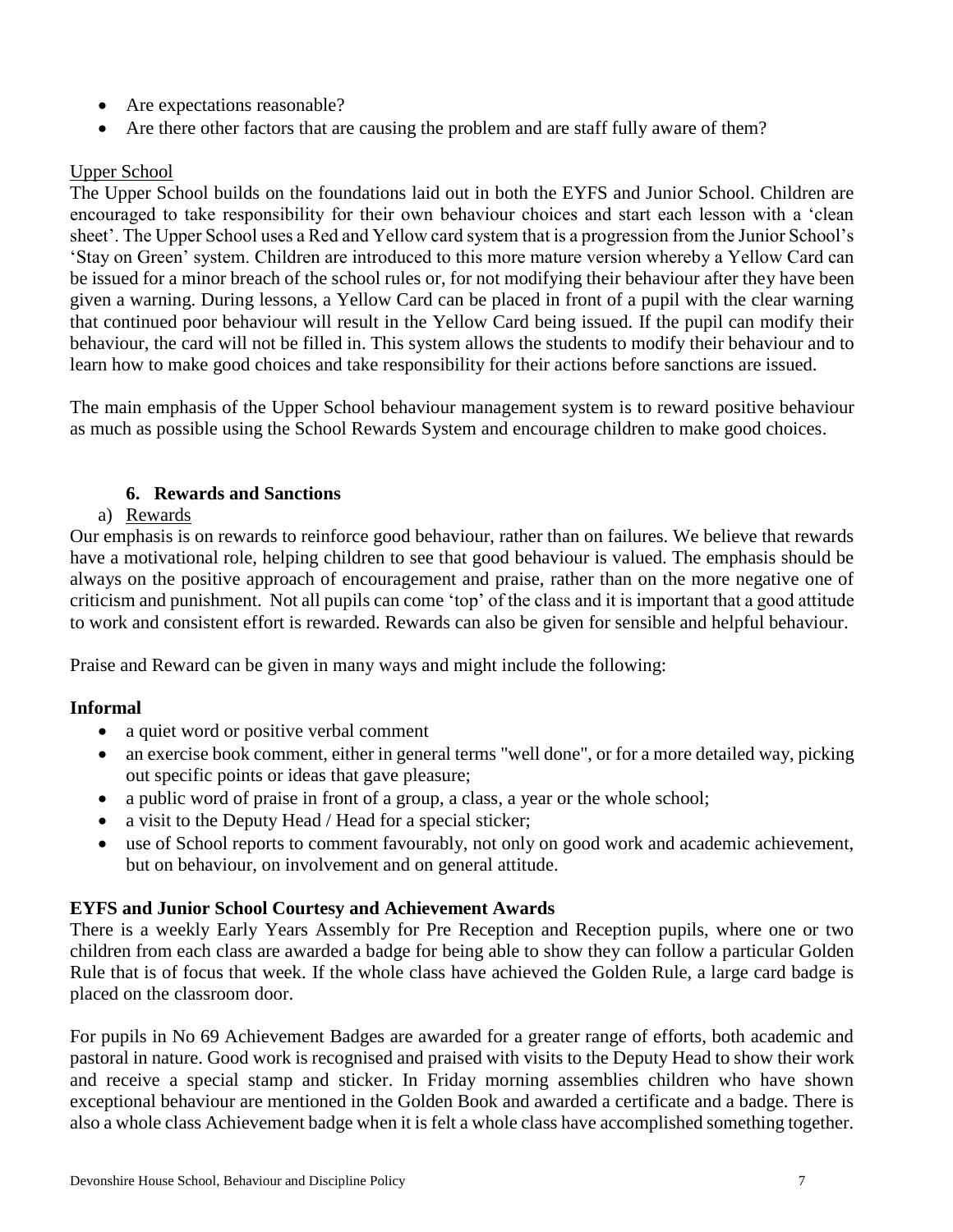# **Incremental Rewards - House Points**

Everyone in the School – staff and pupils $*$  – is allocated to one of four Houses:

- Austen (red)
- Churchill (yellow)
- Nelson (green)
- Nightingale (blue)

All pupils, from Junior School, wear a badge showing their House colour as above. Lost badges must be paid for.

The system is used to engender team spirit and healthy competition. (See Discipline Policy) Children in the Junior and Upper School are given House Points and the Upper School pupils participate in interhouse competitions, e.g. spelling, games, music and general knowledge.

House Points are given by staff to children for various reasons. Below are listed a few examples: -

- Courtesy
- Demonstrating initiative
- Outstanding classwork or homework (a good standard is always expected)
- Improvement in classwork or homework (relative to ability)
- Special performances Singing, playing, reading in assemblies
- Assisting in the Junior school

# Generally, one House Point is given for each task/event, **with an absolute maximum of three House Points for any one reason and that would be exceptional.**

# **Junior School**

Children in P1 – P3 are introduced to the House Point System. Children earn House Points which are given by staff for various reasons. These points are indicated on the House Point Charts in the classrooms and totals are collected and given in Friday assemblies. Children whose class has gained the most House Points within the year group receive a trophy on Friday to keep in their classroom for a week and their class photograph is displayed on the House Points board.

J/S House points should also be sent U/S Deputy Head for inclusion in totals i.e. weekly or termly.

# **Upper School**

Upper School pupils have House Point pages in their pocket planners to record their House Points. They take these to every lesson. Whenever a teacher awards a House Point they indicate in the pupil's book with their initials. This is then entered onto the system as detailed above. Other members of staff e.g. Admin, can also give House points but will need to send a note/email to the Form teacher. Children are not allowed to add their own House Points.

House Points are to be collated and entered onto the school's admin system by Form teachers by 4 pm on a Thursday each week. A designated teacher will then produce the House point certificates for the Upper School Friday assembly and the weekly totals. Other certificates are also be given out in the Upper School Thursday assembly for exceptionally good work, for consistently good work, particularly on a project or for excellent effort in a particular subject.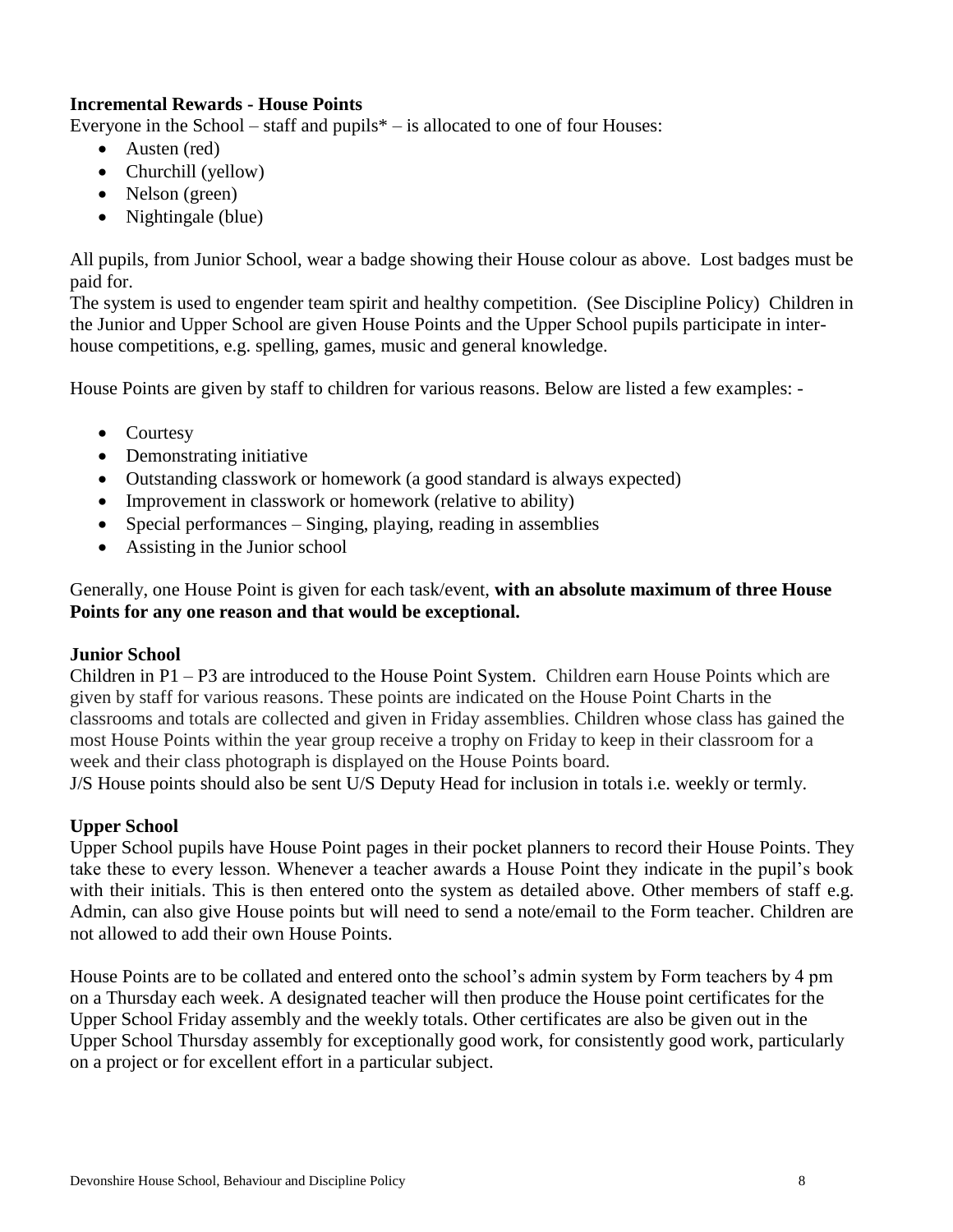Six points or more in any week are noted in the Friday Assembly; 25, 50, 75 and 100 etc. House Points in any one term are rewarded with a certificate. Bronze, silver and gold badges are awarded to pupils who get 75, 100 and 150 House Points within a term which are then returned at the end of each term.

On Speech Day a trophy is presented to the pupil who has been awarded most House Points during the academic year, as recorded on the House Point Spreadsheet or by the Form tutor.

Total House Points for each House are announced each Friday and then posted on Firefly. Members of the form with most points at the end of each week receive the 'Star Table of the Week' award and get to have a special table setup in the Long Hall including tablecloth etc.

In the Upper School, at the end of each term, the House with the most House Points will have a House Feast, a special lunch with all the members of the House. On Speech Day, the House which has the most points for the academic year is awarded a Cup. This is received by the House Captains.

# **Speech Day Awards**

For each class there are awards for:

- Excellence (all round)
- Most Progress

There are numerous other 'special' awards e.g.:

- specific subjects
- initiative
- effort
- sportsmanship
- kindness

#### <span id="page-8-0"></span>b) **S**anctions

Although rewards are central to the encouragement of good behaviour, realistically there is also a need for sanctions. Where it is felt necessary for parents to be called in to school this is deemed serious misbehaviour and recorded in the centralised log held by the Head. This records the child's name, year group, the nature and date of the offence and the sanction.

Sanctions exist to discourage future misbehaviour in the individual and to indicate to others that poor behaviour is not acceptable and will lead to considerable inconvenience. The aim is an orderly community not a punitive school. In an environment where respect is central, loss of respect, or disapproval, is a powerful punishment.

The use of punishment should be characterised by certain features:-

- It must be clear why the sanction is being applied.
- It must be made clear what changes in behaviour are required to avoid future punishment.
- Group punishment should be avoided as they breed resentment.
- There should be a clear distinction between minor and major offences.

#### **On no account should a pupil be told to stand outside a room for misbehaviour.**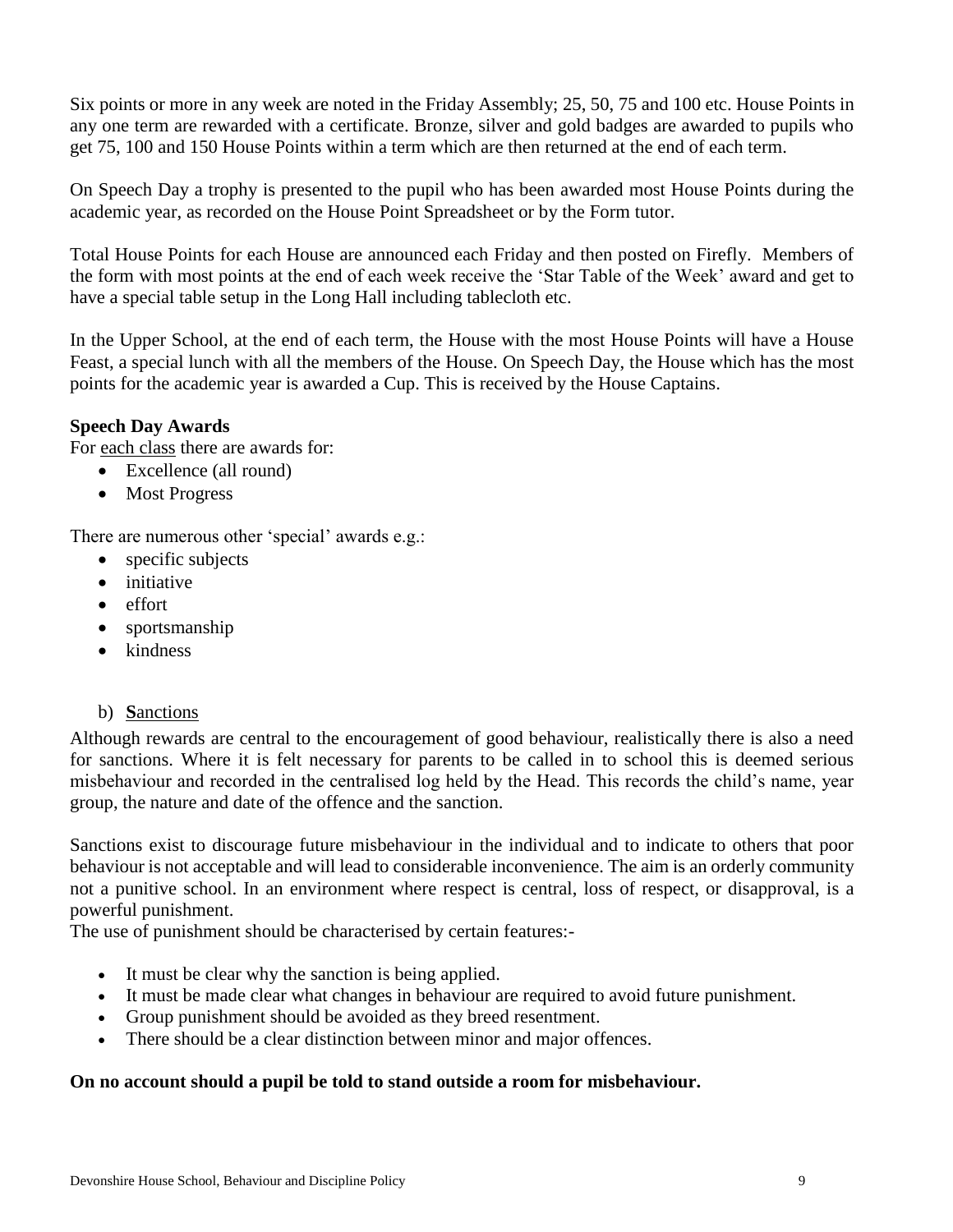If a child's behaviour is very disruptive then they should be separated and sat on their own, possibly at the side of the teacher's desk. If it is felt that further intervention is required then a member of SLT should be summoned.

# **Early Years**

In the Early Years Foundation Stage a quiet word and a reminder of what is expected is usually sufficient. The teacher might ask the child to sit quietly for a few moments or take away a few minutes of childinitiated play. If a child has misbehaved it may be necessary for the class teacher to speak the parents at the end of the day to help reinforce the expectation of good behaviour.

Other sanctions, depending upon the severity and regularity of the behaviour, may include:

- The child's previous teacher speaking to the child
- The Deputy Head speaking to the child
- Start a home/school sticker chart to encourage good behaviour

#### **Junior School sanctions might include:**

In the first instance, following the 'Stay on Green' system, pupils will first be given 'good advice' as a reminder. If children move to 'yellow' they will have ten minutes time out to reflect and moving to 'red' will result in a visit to the Deputy Head and a loss of five minutes 'Golden Time'. Parents will also be informed via the class teacher.

Other sanctions, depending upon the severity and regularity of the behaviour, may include:

- Withdrawal of privilege e.g. Club
- Quiet time within the classroom
- Send to another class
- Send to Deputy Head
- Send to Head
- Talk to parents [the Head must be fully informed before and after talk]
- For persistent poor behaviour, pupils may be put on a target card to report to class teacher and Deputy Head as necessary.
- Suspension (this would be very rare in the Junior School)
- Expulsion (this would be very rare in the Junior School

# **Upper School**

The Upper School will use the Yellow and Red Card System to inform parents each time a pupil breaks the school rules. A sanction will be given after a pupil has been given a clear warning that their chosen course is not acceptable. The Yellow Card can be put on the desk in front of the pupil with the warning that, should they continue to behave in the way that they are, it will be issued to them. This visual warning will hopefully allow the pupil to realise that they need to modify their behaviour. Should the pupil continue with their poor behaviour choices, the Yellow Card will be issued.

For a more serious misdemeanour, a pupil can receive a Red Card.

On receipt of a Red or Yellow Card, the pupil will take the card to their form teacher who will discuss the behaviour and sign the card. The pupil will then take the card home and discuss the incident with parents/guardians. They will then be required to sign it to say they have discussed the incident with their son/daughter. The card will then be returned to the Deputy Head the next morning. Should the card not be returned the following day, the Deputy Head will, speak with the child and may phone home to discuss the incident.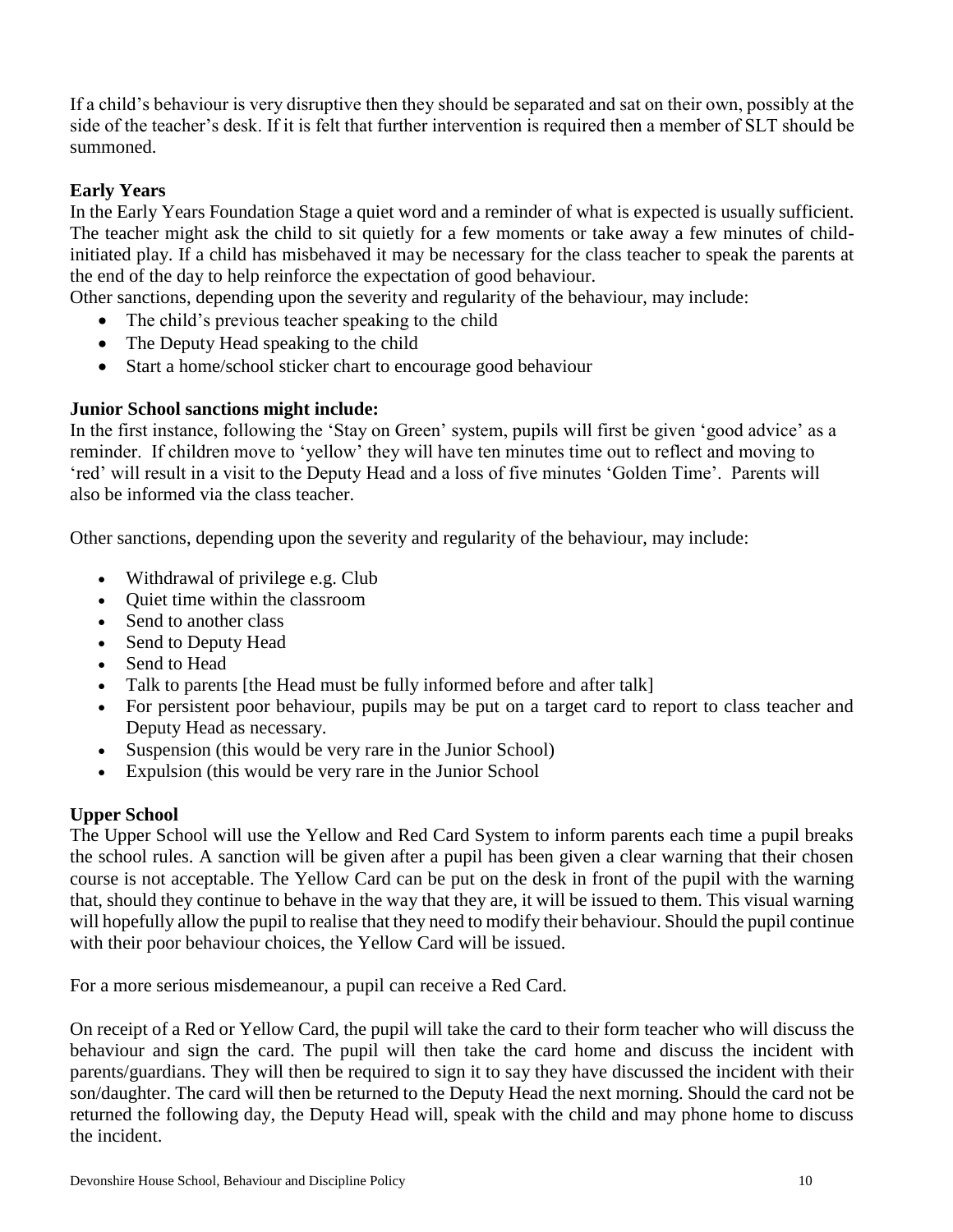A Red or Yellow card can be issued without warning of a teacher feels a pupil has broken a rule and needs an immediate sanction. This could be for unkindness in the playground for example.

Each card issued by a member of staff will be recorded on the School's management system (SIMS). The Deputy Head will produce fortnightly reports for the staff to analyse at Staff Meetings and to track pupil behaviour. This enables SLT to ensure that staff are using the same criteria and that there are no issues with individual classes or teachers.

# **In addition to the above:**

- Minor misdemeanours can be recorded in a child's pocket diary, this has the advantage of being a sanction - since most children dislike having their parents involved. It also gives the school's version of events to the parent, thus preventing a child playing one off against the other.
- Minor misdemeanours can be mentioned to parents at pick-up.
- Lose free time repeat written assignment at playtime  $(U/S)$  Children can go to the
- Detention Upper School (see below)
- On report Upper School this should only be done after discussion of the child at a Staff Meeting and with the agreement of the Head. By this means, a check can be kept on the pupil before more stringent action is taken.
- Suspension
- Expulsion

# **Yellow and Red Cards – Upper School**

The Deputy Head and Form teachers will be kept informed of the pupils' behaviour by the card system which will be discussed at staff meetings.

Yellow and Red Cards are only awarded in the Upper School and are not given to U4's in the first half of the Autumn term unless absolutely necessary. Other sanctions will be used, where possible, and this is explained to the children at the beginning of term.

Yellow and Red Cards may only be given by staff. A Prefect may refer a misbehaving child to a member of staff. Prefects are given guidance at the beginning of the academic year on their role and how to manage their responsibilities. This is followed up by termly review meetings.

# **Pink Cards - Organisation**

A child should not be punished for being a little disorganised. Whilst it needs to be recognised and tracked, we need to be supporting these children.

A child who forgets homework or lesson equipment can be issued with a Pink Card. This card should be recorded on SIMS and taken to the Form Teacher who can then monitor the pupil. A fortnightly report will also be shown at staff meetings to identify children who need support in this area.

Bullying will be dealt with separately by the Deputy Head or Head (see Anti-Bullying Policy)

# **Detention**

Should a pupil accrue 8 behaviour points in a term, they will receive a detention with the Deputy Head where strategies will be discussed as to how the pupil can improve their behaviour. A detention can also be given immediately if behaviour warrants this. If a pupil accumulates 16 behaviour points in term, they will have a detention with the Head.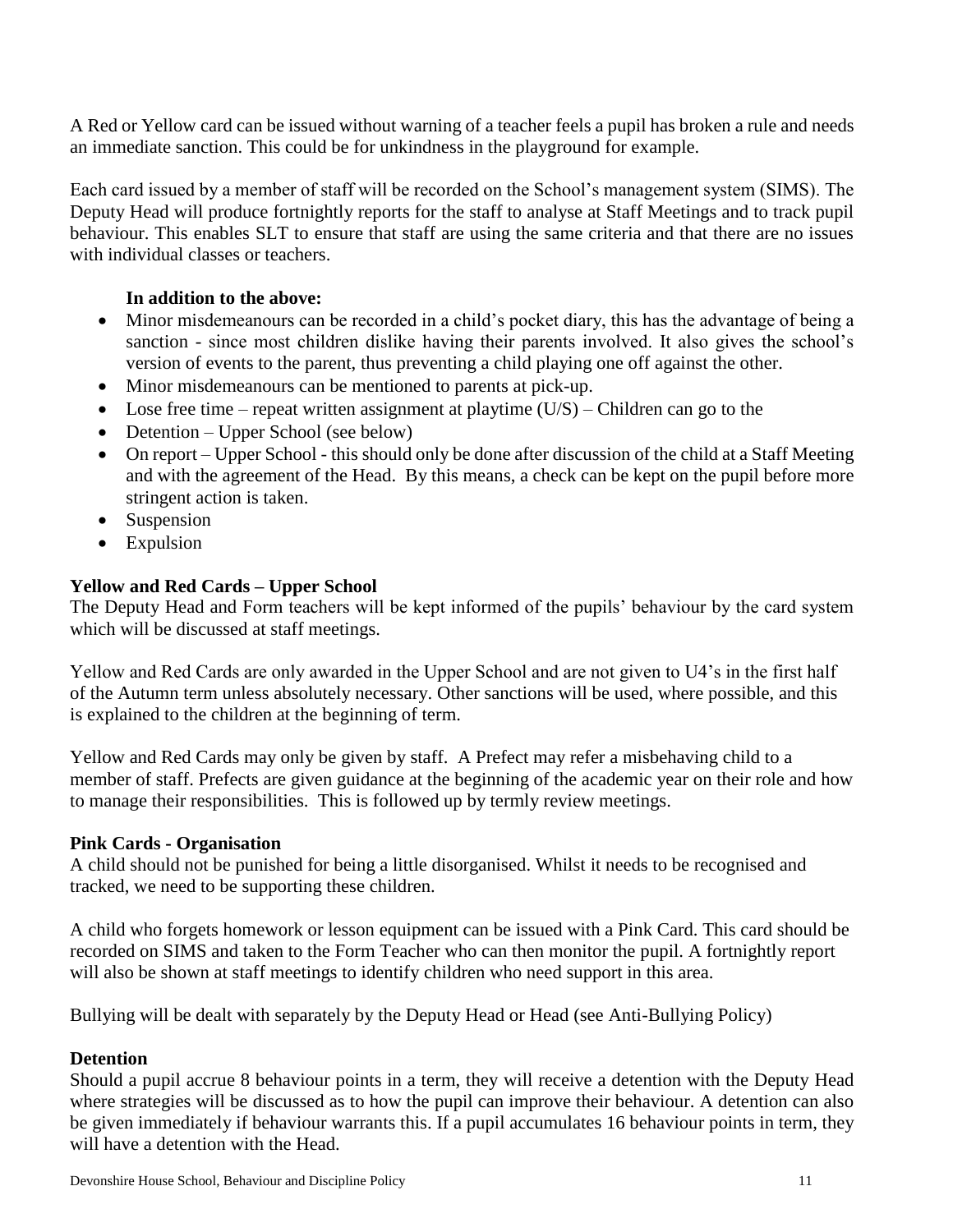This will be for one hour after school 4.00 - 5.00 on a day convenient to the Deputy Head who will notify the parents in writing beforehand.

#### **Academic Detention**

An Academic Detention should be organised for a child who has failed to do a piece of work to a satisfactory standard or failed to produce either satisfactory homework or any homework at all after a warning has been given. Care should be taken for children on the Learning Support register and if in doubt staff should consult with the Deputy Head - Academic. It will not generally be appropriate to recommend an Academic Detention for an U4 child in the Autumn Term.

# **Report card**

A pupil who continues to amass a large number of Yellow and Red Cards will be seen by the Deputy Head and then the Head and may be put on a Report Card. This can be for behaviour, but could also be for organisation, or for effort. The Report Card is taken to every lesson and the teacher signs it with a comment and a grade for effort and achievement. This is designed to give frequent reminders to the pupil about behaviour, and hopefully, many 'A' grades will give them a sense of achievement and boost their confidence.

The Parent and Deputy Head sign the Card daily. The completed card is then brought to the Deputy Head. If deemed satisfactory the pupil may come off report, if not he or she will have a new card.

A report card is NOT a punishment, but a mechanism to encourage good behaviour, improved organisation and better concentration. Parents will be informed by the Deputy Head in writing prior to the pupil being put on the Report Card.

# **Suspension**

For serious incidents contravening school rules the Head may make the decision to suspend a pupil for one or more days. This will be done after all evidence has been gathered and further to a conversation with all involved and with parents. A letter will be written detailing the incident and the process to be followed. On their return the pupil will meet with the Head to discuss the incident and to agree the way forward.

# **Expulsion**

On the rare occasion where it is agreed by all concerned that the student needs to be asked to leave the school, the Head will meet with parents to discuss the issues. Every effort will be made to help and support parents in finding a future school option. The head will meet with parents and discuss the issues concerned and then arrange to meet them again on a second occasion. If at that point it is decided that there is no alternative to exclusion then a letter will be written to confirm this and the reasons why the decision has been taken. The Head will inform School Governance.

# **7. Incidents Involving More Than One Child**

<span id="page-11-0"></span>If an incident of any sort occurs:

a) It is important that it is logged. Clearly a member of staff's first responsibility is to the children, and specifically any child who is hurt, physically or emotionally, in any way. However, once the situation has been dealt with it is important that it is written up and that the procedure that followed is therefore recorded. It is much easier to do this as soon as possible. This log should then be passed to the Deputy Head, who can then deal with any issues that may remain.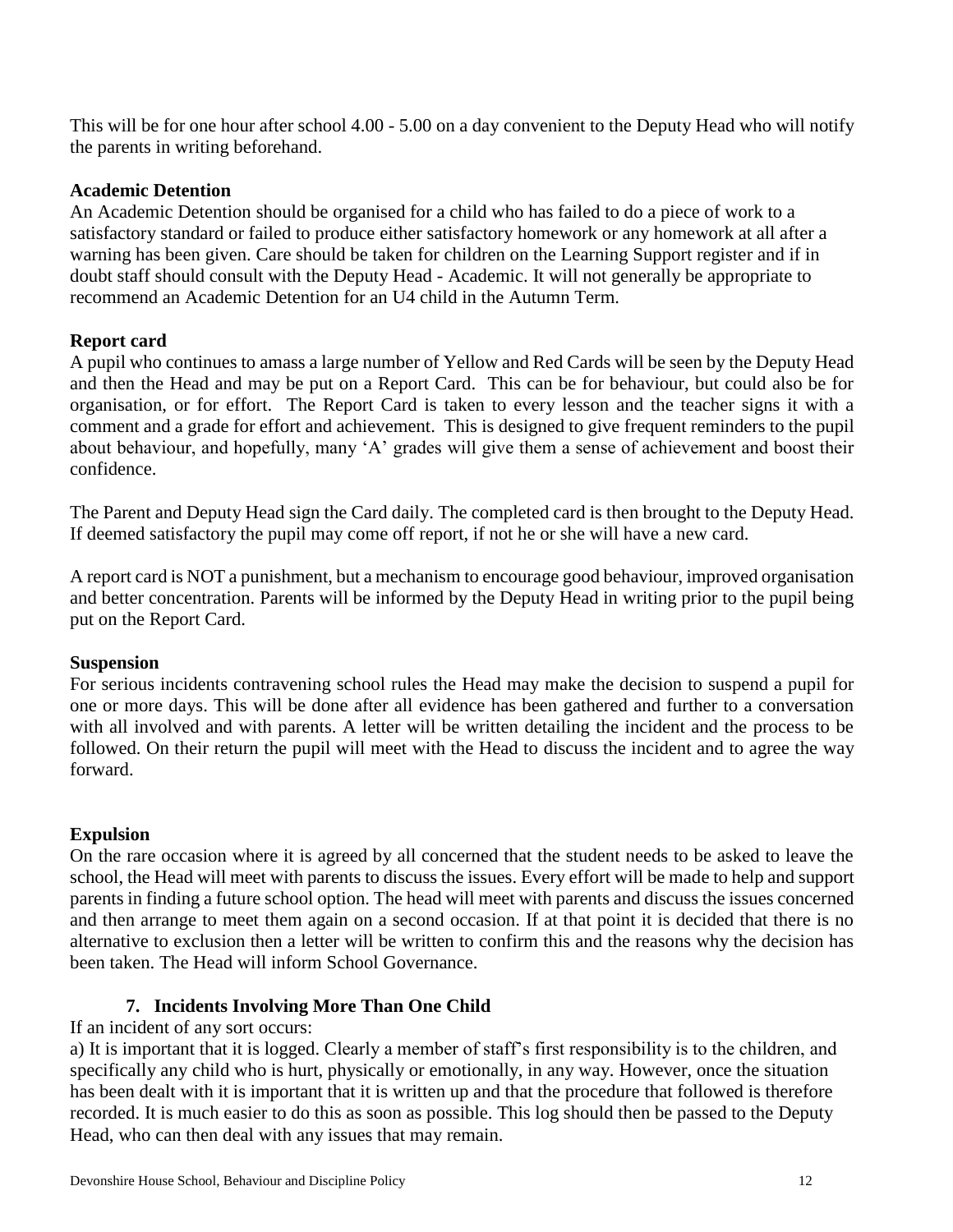b) For events involving two or more children it is important that the child or children concerned also give their record of events in writing, if they are able to. The procedure is to sit down all those who witnessed or took part in the incident with pen and paper and ask them to write a full account of what happened. As most incidents happen when a member of staff is not present this helps you to get a full picture, also it is easier for the children to write an honest account rather than to speak, and thus 'tell tales'. This procedure also gives a serious formality to the incident, which is often better than a reprimand, and allows everyone to calm down. If there is reasonable reason to suspect that a child is suffering, or likely to suffer significant harm then such abuse will be referred to the local authority as a child protection concern,

c) If a child is seriously hurt, either emotionally or physically, then the Head should be informed and parents will be contacted as soon as possible. Staff should not contact the parents themselves.

# **8. Corporal Punishment**

<span id="page-12-0"></span>Under no circumstances may corporal punishment be used or threatened on any pupil during any activity, whether or not within the school premises. This prohibition applies to all members of staff and all those concerned with the children.

# **9. Reasonable Force/Physical Intervention**

<span id="page-12-1"></span>DFE Use of reasonable force in schools states school staff to use "such force as is reasonable in the circumstances to prevent pupils from hurting themselves or others, from damaging property, or from causing disorder.

Current DfE guidance gives the following, not exhaustive, list of examples when reasonable force may be used:

• to remove disruptive children from the classroom where they have refused to follow an instruction to do so;

• to prevent a pupil behaving in a way that disrupts a school event or a school trip or visit;

• to prevent a pupil leaving the classroom where allowing the pupil to leave would risk their safety or lead to behaviour that disrupts the behaviour of others;

• to prevent a pupil from attacking a member of staff or another pupil, or to stop a fight in the playground; and

• to restrain a pupil at risk of harming themselves through physical outbursts.

Any use of force will be recorded and parents will be informed on the same day.

# **10. Positive Handling Plan**

<span id="page-12-2"></span>If we become aware that a child is likely to behave in a way that may require the use of reasonable force, we will plan how to respond if the situation arises using a Positive Handling Plan. The plan details any strategies and physical techniques that the school has found to be effective for that child, along with any particular responses, which the school does not recommend. We consider Positive Handling Plans alongside any planning document relevant to the individual, including a child's Education Health Care Plan. We take into account age, sex, social context, SEND, level of physical, emotional and intellectual development. Parents are involved in the planning process to ensure they are clear about the specific action the school might need to take. The school briefs all staff who work with the child to ensure they know exactly what action they should be taking.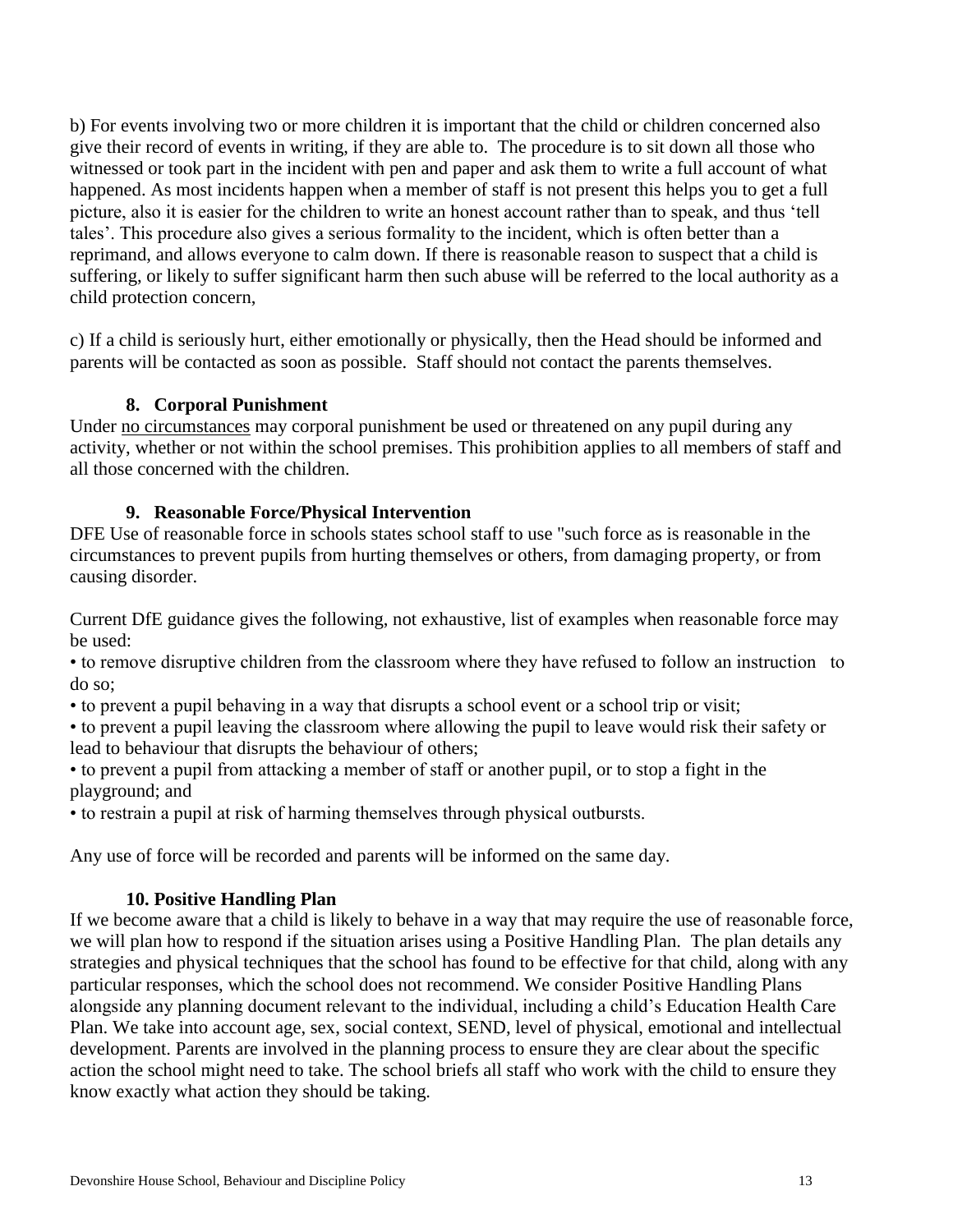However, no member of staff may use force as a punishment – it is always unlawful to use force as a punishment.

# **11. Power To Search Pupils Without Consent**

<span id="page-13-0"></span>In addition to the general power to use reasonable force described above, the Head and authorised staff can use such force as is reasonable given the circumstances to conduct a search for certain "prohibited items". These include stolen items and any article that has been or is likely to be used to commit an offence, cause personal injury or damage to property.

The use of reasonable force / physical intervention applies where a member of the staff of a school is (a) on the premises of the school, or (b) elsewhere at a time when, as a member of its staff, s/he has lawful control or charge of the pupil concerned.

Any instances involving physical intervention by a member of staff will be recorded, and parents should be informed on the same day or as soon as is reasonably practicable.

# **12. Staff Development and Support**

<span id="page-13-1"></span>Misbehaviour is discussed at staff meetings. There can be times when a particular class is causing problems. Staff should be honest about difficulties they are having as in sharing their experience they may find others have similar problems, or have developed strategies that could help them. Strategies that can help a problematic class could include:

- Rearranging the seating
- Separating a particular disruptive child
- Having a Learning Support teacher in the lesson
- Planning for changes in pace in the lesson so that children are engaged and interested

However, problematic classes are best avoided by following the behaviour policy and having a consistent approach to poor behaviour.

Should any member of staff need any further support with maintaining discipline and encouraging good behaviour then this will form part of their Teacher Review, even if this arises out of the normal cycle of Review. Details of the support that is available for members of staff are given in the School Policy for Continuing Professional Development. As well as INSET, these include coaching and mentoring; allowing a personal, flexible and supportive approach.

# **13. Support Systems For Pupils**

<span id="page-13-2"></span>Pupils who have received several sanctions may find it difficult to modify their behaviour. Their peers may have come to expect their inappropriate behaviour and they can end up 'playing to the gallery'. This can be particularly true of pupils with specific learning difficulties.

Through circle time, or other strategies, pupils should be encouraged to give peer support and help their errant colleague earn respect.

<span id="page-13-3"></span>A child who has been on the receiving end of unpleasant behaviour, has effectively been bullied even if this was not the intention. The victim and the bully must both receive appropriate support and it may be made clear to all that unpleasant behaviour is not tolerated. (*see Anti-bullying policy*)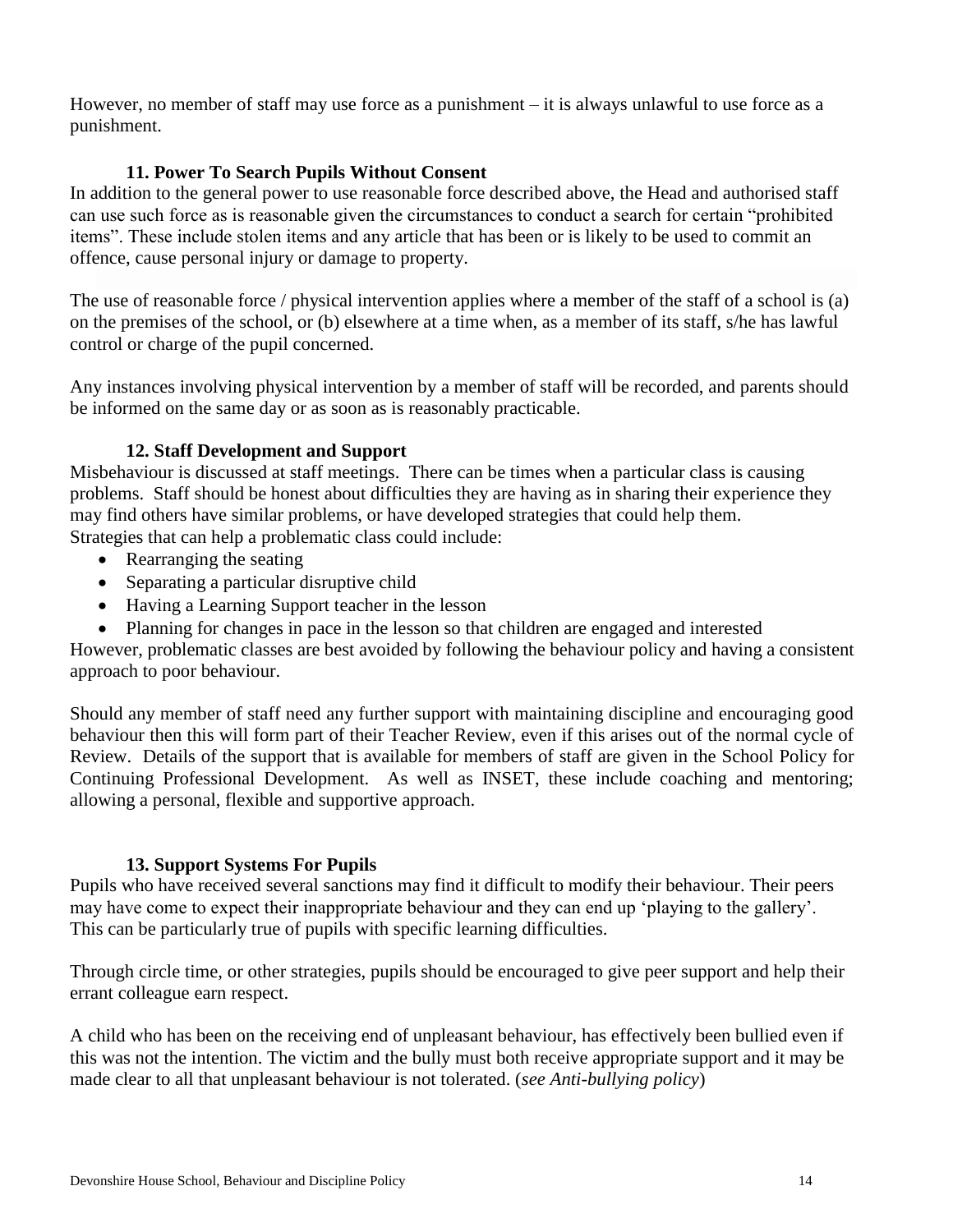### **14. Liaison with Parents and Other Agencies**

Parents should always be informed of any sanctions.

The form teacher should inform them of minor sanctions via the pocket diary, email, a telephone call or a conversation at pick-up. All conversations with parents must be recorded and added to SIMS.

The Deputy Head will inform parents of more serious incidents and sanctions.

The Head will meet with the parents should an incident be so serious that suspension is being considered.

After consultation with parents the school may recommend seeking the advice of Educational Psychologists, GP or LEA specialists.

# **15. Managing Pupils' Transition**

<span id="page-14-0"></span>When pupils move to another School, it is usual for a report to be requested from the Head. On the report, there will normally be questions about behaviour. It is important that such reports are honest in order to avoid a smooth transition for the pupil. Older pupils being prepared for Senior School entry and their parents should all be made aware of the importance of the Heads' report, and that poor behaviour may prejudice their chances of entry to the School of their choice.

Concerns about a move to a new School can cause anxiety that itself triggers episodes of poor behaviour. Parents should be made aware of this and suitable strategies discussed with them.

#### **16. Organisation And Facilities**

<span id="page-14-1"></span>The Senior Management Team are all experienced in managing poor behaviour and staff should consult with them at an early stage should they have any concerns. The Learning Support staff are also available to advise and can come into a class in order to observe any child causing concern. Poor behaviour may be disguising, or even symptomatic, of a learning problem. Poor eyesight / hearing can also be a trigger for boredom and thus poor behaviour and any such concerns should be discussed with the School Nurse.

It is important that all concerns are recorded and a Pupil Concern Form should be filled out and a copy passed to the Form Teacher, Deputy Head and Head. Any further meetings with the child, or with the parents, should also be recorded and copies distributed as above.

#### **17. Disciplinary Action Against Pupils Who Are Found To Have Made Malicious Accusations Against Staff.**

<span id="page-14-2"></span>Any allegation against a member of staff is taken extremely seriously (see Safeguarding policy). Should an allegation be found to be unfounded or malicious then this may result in suspension or expulsion.

#### **18. Behaviour And Achievement Summery**

<span id="page-14-3"></span>This is held by the Headmistress and is updated as necessary each term. A review of the summary takes place at the first SLT of each term to look at patterns of behaviour, the need to update schools systems or the requirement for specific PSHEE support to individual or all areas of the school in either assemblies or other formats. All staff should note that all incidents of poor behaviour must be recorded on the Behaviour and Achievement Summary on SIMS.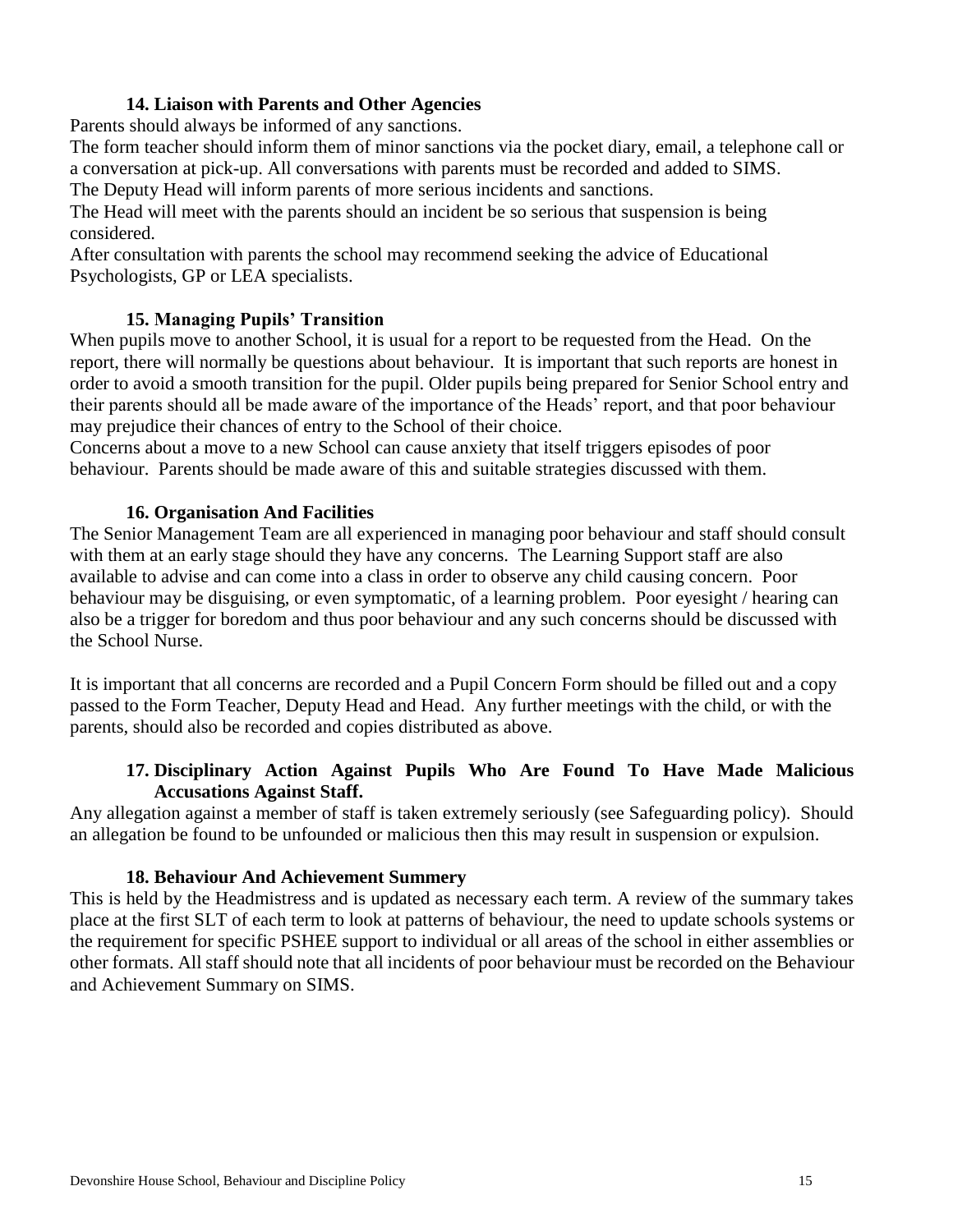#### <span id="page-15-0"></span>**Conclusion**

The School prides itself on the good behaviour of its pupils. This is achieved by maintaining an ethos of mutual respect between pupils and staff together with the excellent quality of teaching.

This is not to say that instances of poor behaviour do not occur from time to time. No teacher should ever feel isolated when facing a disciplinary problem. Any sanctions are essentially temporary measures and pupils will only learn to exercise self-discipline and behave in the desired manner when they have respect for the school as an institution and develop a caring and respectful attitude towards their teachers and their peers.

Appendices.

- 1. Pupil Concern Form
- 2. Pupil's Code of Conduct/ School Rules
- 3. Report Card
- 4. Detention Letter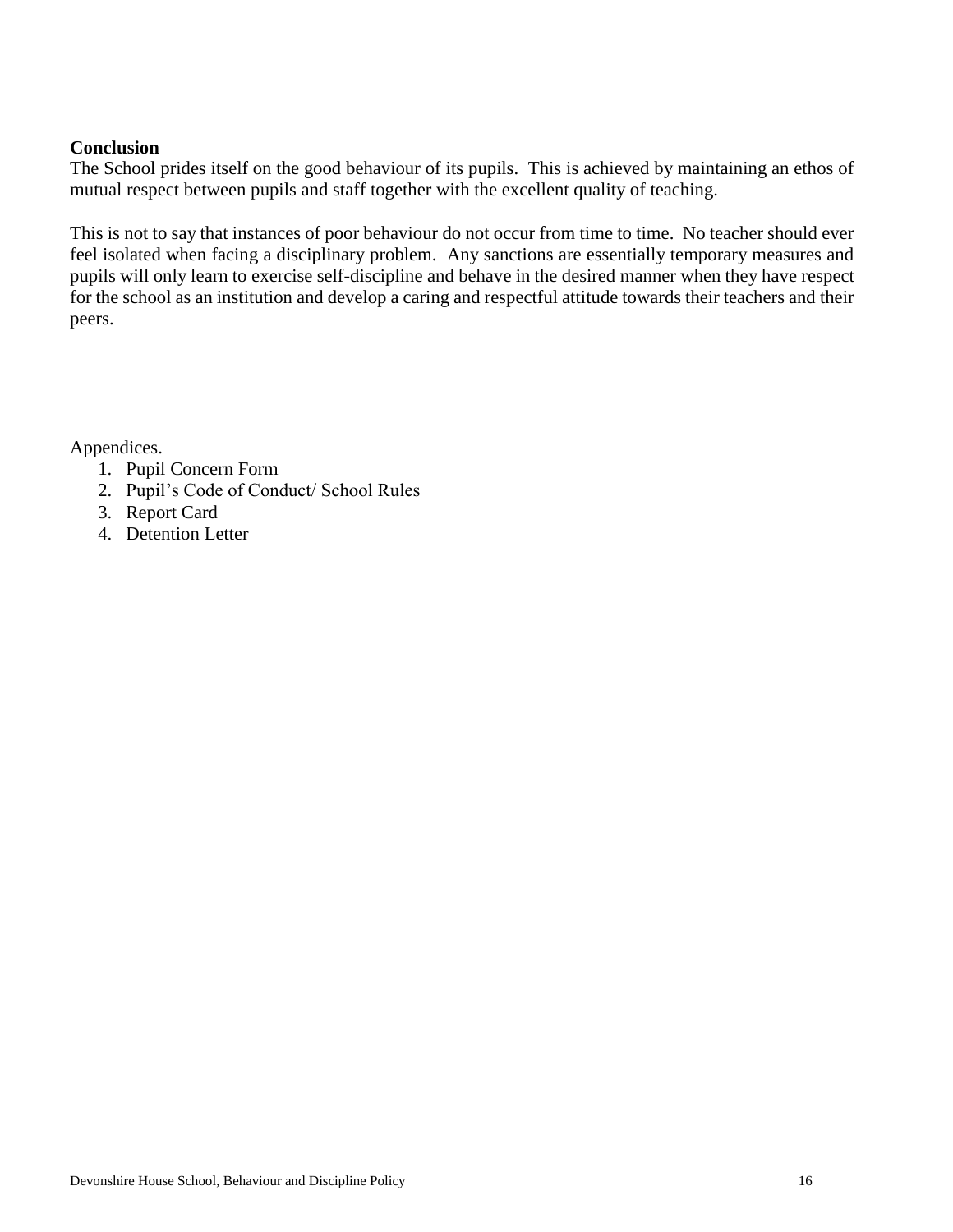# <span id="page-16-0"></span>**APPENDICES**

# <span id="page-16-1"></span>**Pupil Concern Form**

| Pupil's name                                           |  |
|--------------------------------------------------------|--|
| <b>Pupil's form</b>                                    |  |
| <b>Date</b>                                            |  |
| <b>Time</b>                                            |  |
| <b>Place</b>                                           |  |
| Academic concern<br>(please give details)              |  |
| <b>Behavioural</b><br>concern<br>(please give details) |  |
| Action taken by<br>teacher                             |  |
| <b>Signed</b>                                          |  |

Please pass copies of this form to: form teacher, PH/LR/TD/SP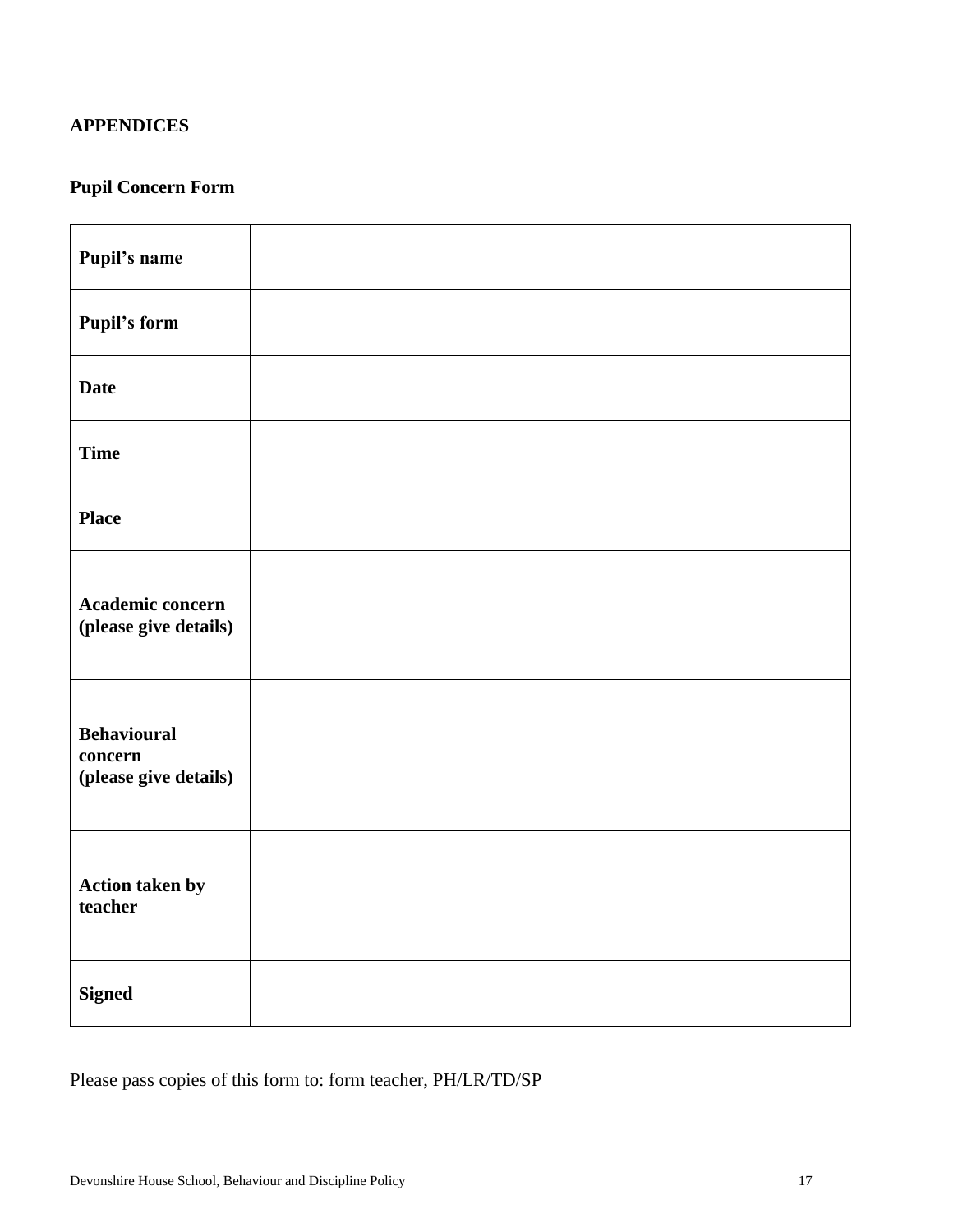#### **DEVONSHIRE HOUSE SCHOOL Code of Conduct**

#### <span id="page-17-0"></span>**1. Behaviour**

#### **General**

- a) Always be kind and thoughtful of others
- b) Exhibit good manners, courtesy and respect for others at all times.
- c) Take pride in the school and yourself.
- d) Always do your best.
- e) Be punctual and polite and be dressed smartly and correctly in full school uniform. No jewellery should be worn except small ear studs by girls.
- f) Show a general alertness and consideration for others at all times and expect others to do the same.

#### **Towards staff**

- a) Show respect to gain respect. Intelligent, helpful discussion is welcomed by staff.
- b) Follow teachers' instructions, do not interrupt and put up your hand to ask if you have not understood.
- c) Shake your Form Teachers hand at the end of the day when you say goodbye.

#### **Towards other pupils**

- a) Avoid and discourage bullying and spiteful gossip. If you or anyone else is being bullied then you should always tell a teacher or any other adult.
- b) Be considerate towards others and respect them and their property.

### **2. Movement about the School**

- a) Do not push or run in corridors and stairs– *walk*
- b) Walk on the left on staircases and in corridors.
- c) Hold open doors for adults and other children, when a whole class is moving about the school the first child holds open the door.
- d) Wait quietly outside the classroom, hall, gym etc. until the teacher taking the lesson asks you to enter.
- e) Enter and leave the building by the correct doors.
- f) If you are not allowed in a particular room, keep out!
- g) Stay outside at break-times, unless you have permission to be in.

# **3. Tidiness**

- a) Wear the full and correct uniform, make sure you are clean and tidy.
- b) Keep all desks, lockers and rooms tidy.
- c) Chewing gum, sweets and snacks brought from home are not allowed in school.
- d) Use the cloakrooms sensibly.
- e) Take care of books and furniture.
- f) Do not ignore litter; pick it up. Never throw litter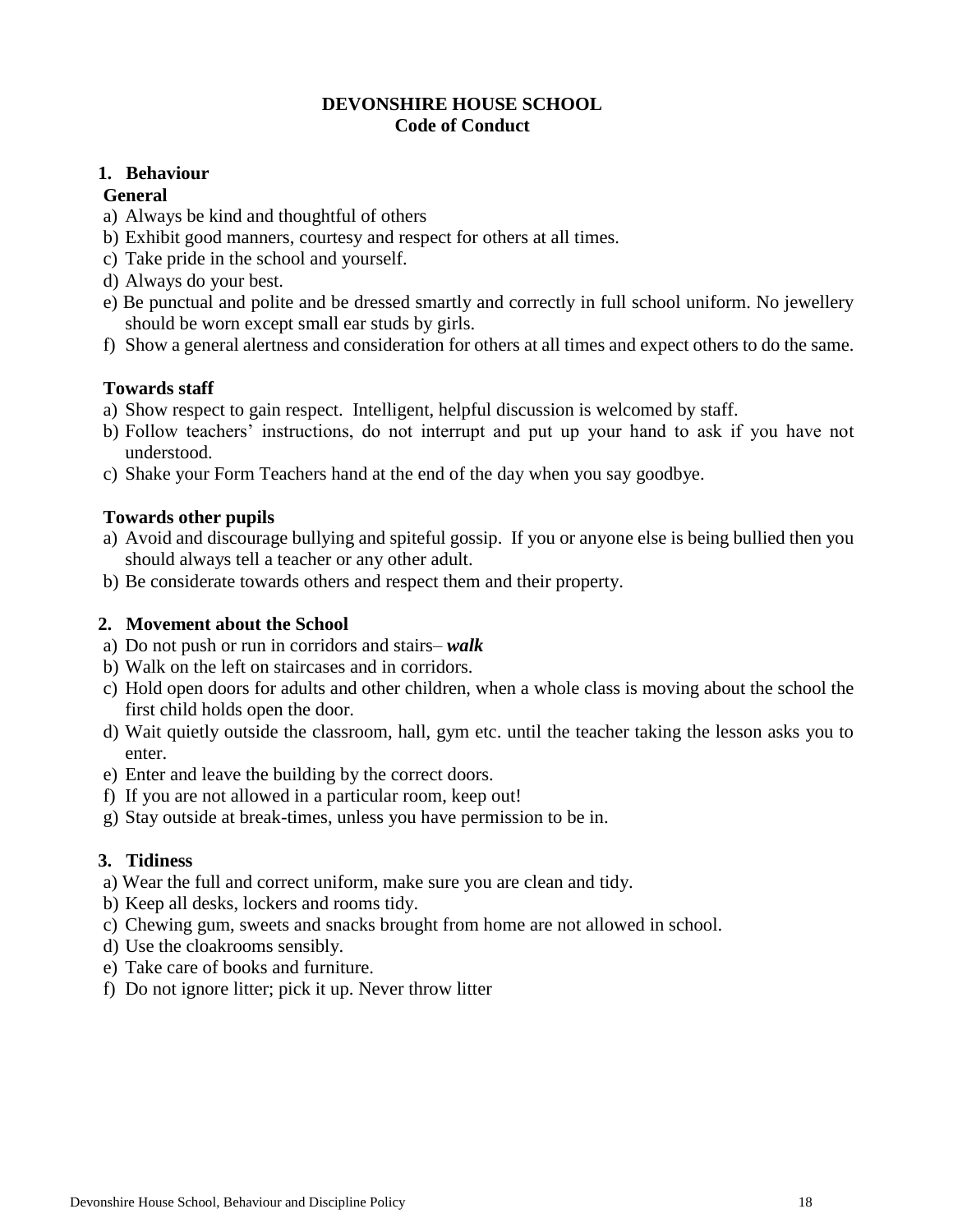# **4. Registration**

- a) Morning registration is at 8.20am for Upper School, 8.50am for Junior School. Afternoon registration is at 1.00pm for Junior School, 1.45pm for Upper School. Your teachers will be on time – see that you are also.
- b) Stay in the form room during registration
- c) Children must sit down and not wander around the room or sit on tables. No games are allowed at this time.

# **5. Lessons and Homework**

- a) Be on time, with the correct books and equipment and enter the classroom only with the teacher's permission.
- b) Do not move furniture about, or open the windows without permission.
- c) Do not leave the classroom without permission.
- d) Respect the teachers', the schools and other pupils' property. If you borrow any books or equipment, make sure that these are returned before the end of the lesson.
- e) Do not eat or drink in the classroom.
- f) Take your pocket diary to every lesson. Use this as a communication tool, to record House Points and to make note of anything important.
- g) Do homework on the day set to the best of your ability and hand it in at registration the next day.
- h) Take pride in your work and in the condition of your exercise and textbooks. Careless or thoughtless work is unacceptable and will be repeated before it is marked, but if you need help you can always ask.

# **6. Playtime**

- a) Wait outside the playground until a duty teacher or supervisor arrives.
- b) Do not leave the playground, for any reason, without first obtaining permission from the person on duty.
- c) No teasing, pushing or excluding of individuals will be acceptable.
- d) Do not play rough or boisterous games where someone might get hurt.
- e) When the teacher on duty has decided that it is too wet to go outside then you should remain in your form room, find a book to read or play a quiet game with a friend. Do not ask to go to the ICT room or Library.

# **7. Safety and Security**

- a) Do not touch equipment of any kind, except under staff supervision.
- b) Long hair should be neatly tied back away from the face.
- c) Make sure your property is clearly marked. Take particular care of valuable items like calculators and watches.
- d) Report accidents immediately.
- e) Electronic toys and gadgets, money and valuable playthings are not allowed in school. Mobile phones may only be brought in by those travelling to and from school on their own, and should be left with your Form Teacher.
- f) Do not leave school without a member of staff, unless you have permission to do so.

# **8. Conduct outside school in uniform**

Remember that when you are outside the school you are an ambassador for the school. The above Code of Conduct should guide your behaviour.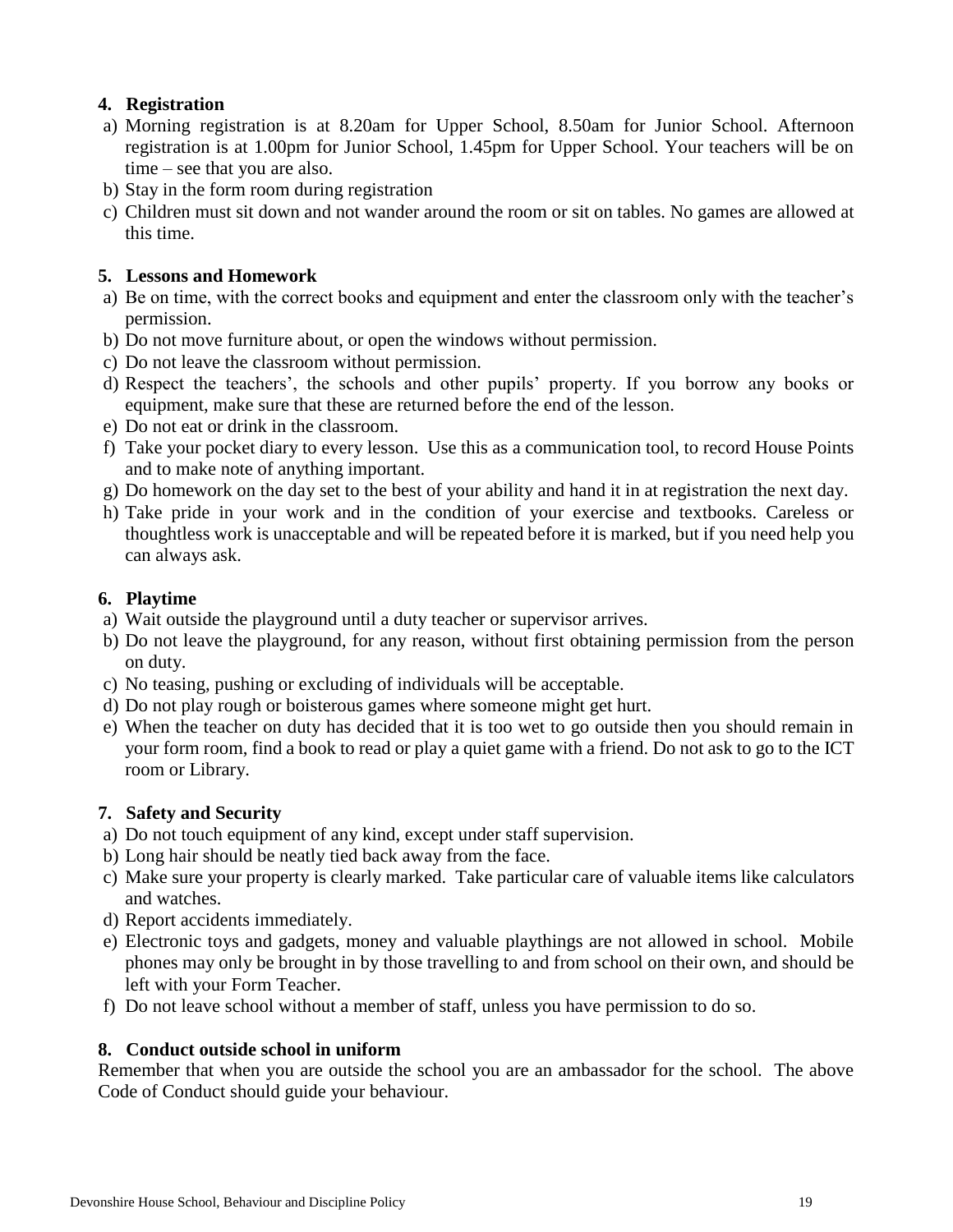# **9. The Golden Rules are:**

- 
- 
- 
- 
- 
- Do be gentle Do not hurt anybody
- Do be kind and helpful Do not hurt people's feelings
	- Do work hard Do not waste your teachers' time
- Do look after property Do not waste or damage things
	- Do listen to people Do not interrupt
- Do be honest Do not cover up the truth
- Show initiative, courtesy and respect for others.

# **General** - for new teachers

Colleagues new to the profession may find the following suggestions relating to classroom discipline to be of some use:-

a) Due to the nature of the school and some of the narrow passages and stairways, children may enter a classroom if the teacher is not present to alleviate congestion. The pupils will enter the classroom in an orderly manner, stand behind their chairs in silence and await the arrival of the teacher. At this point Form Captains and Vice Captains should monitor the class and report any misdemeanours to the teacher. Once the teacher arrives, they should see that the pupils remain standing until given permission to sit down and that when the lesson ends they leave only when instructed to do so and in good order.

b) A quiet, orderly beginning to a lesson is essential. Begin on a formal basis. It is easy to relax but hard to go the other way.

c) Do not allow pupils to talk whilst you are teaching. Stop the lesson, if necessary, until you have everyone's attention.

d) Keep a store of pens, pencils, etc., for forgetful younger pupils, but train them to remember their own equipment. Recover your loaned items immediately the lesson ends. Keep a careful check. What goes out must be returned.

e) Do not tolerate the slightest hint of insolence, disruptive or uncooperative behaviour. If you cannot deal with it yourself, report it to the Form Teacher. In an emergency, send for the Deputy Head or the Head.

f) Never strike a child, use sarcastic language or speak in a contemptuous tone. These tactics do more harm than good - they inhibit the building of normal relationships and could place the school in an indefensible position.

g) The most positive way of preserving good discipline in the classroom is by your own detailed and varied preparation of work and by the creation of an atmosphere of genuine, mutual respect, based on your interest in their work and their drive to succeed.

h) Be consistent. The children must also know that every time their work or behaviour is unacceptable there is an automatic unpleasant consequence awaiting.

i) Never allow pupils to chew sweets or gum in lessons, or anywhere else. Insist on tidiness. Do not permit litter or misuse of furniture or equipment.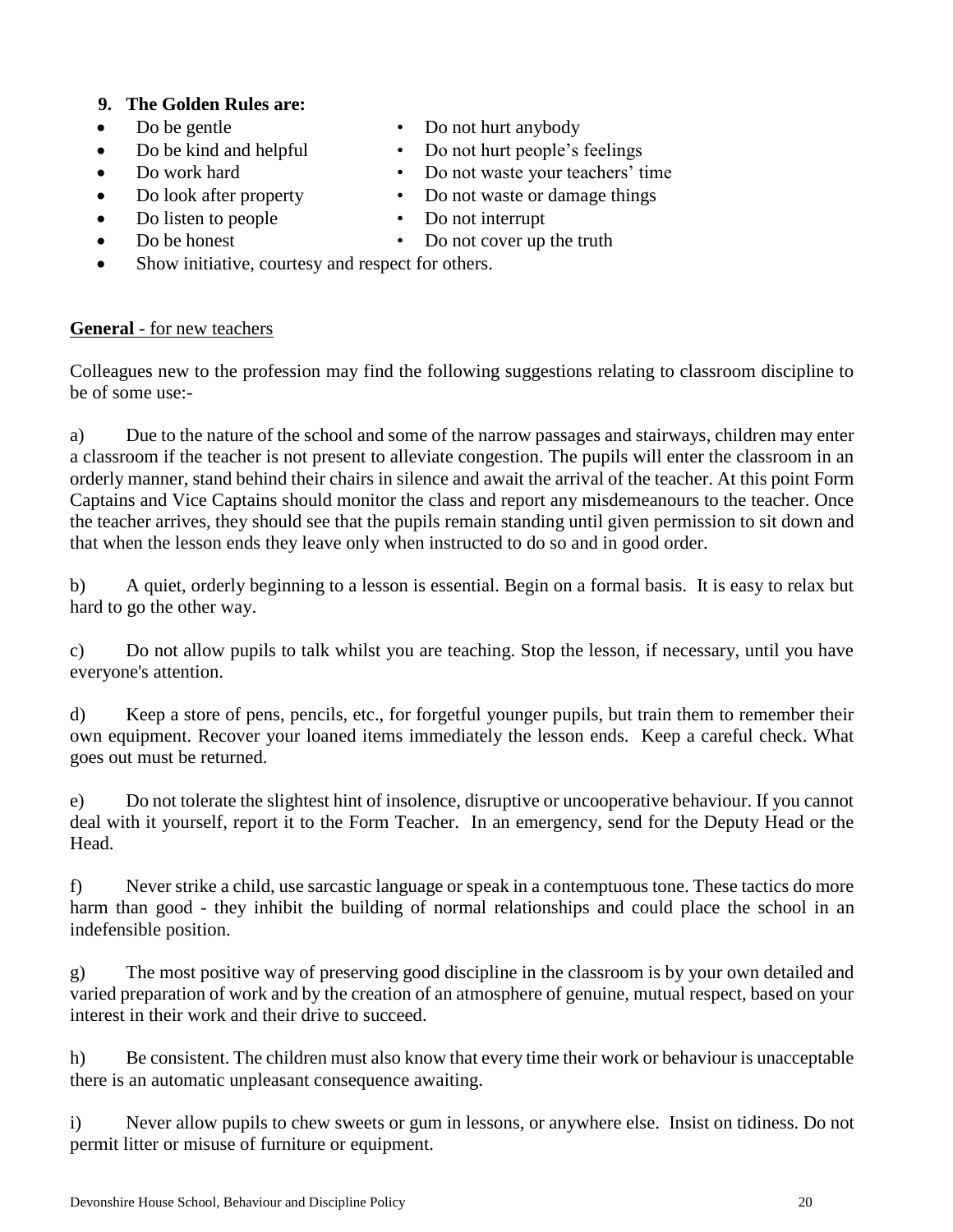j) Children play truant with their minds when they lose interest and become bored. Make your lessons stimulating so that pupils are motivated and want to learn.

#### **Conclusion**

The best kind of discipline is self-discipline which can only be achieved by the quality of relationships which exist within the school together with the content and quality of the teaching.

No teacher should ever feel isolated when facing a disciplinary problem. Any sanctions are essentially temporary measures and pupils will only learn to exercise self-discipline and behave in the desired manner when they have respect for the school as an institution and develop a caring and respectful attitude towards teachers and their peers.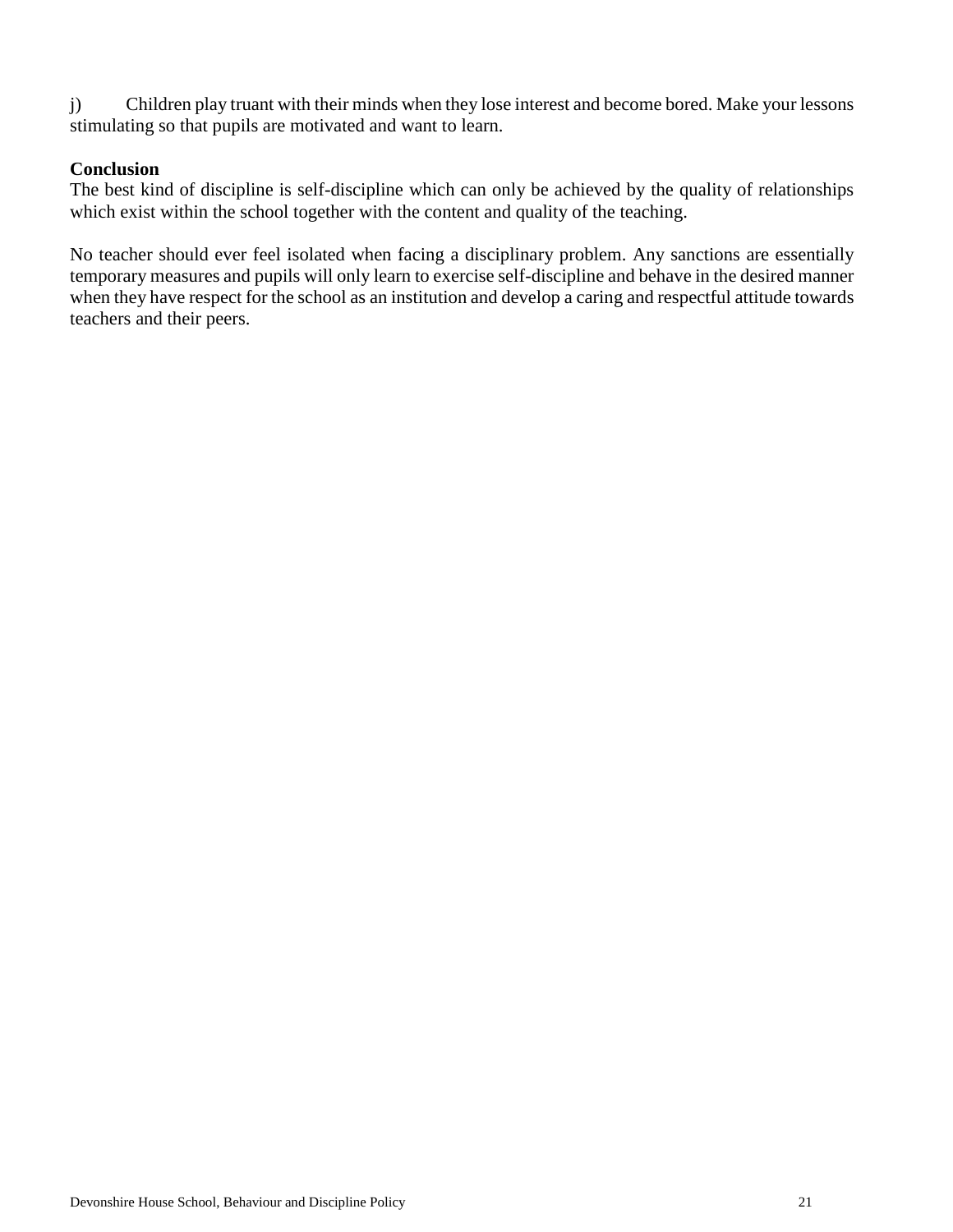<span id="page-21-0"></span>**Report Card (example) Report cards can be tailored to suit the individual child's needs.**

| <b>Lesson</b>            | Effort            | <b>Behaviour/</b><br>Organisation | <b>Comment</b> | <b>Signed</b> |
|--------------------------|-------------------|-----------------------------------|----------------|---------------|
| Registration             |                   | Homework in?                      |                |               |
| 1.                       |                   |                                   |                |               |
| $\mathbf{2}$             |                   |                                   |                |               |
| 3.                       |                   |                                   |                |               |
| $\overline{4}$ .         |                   |                                   |                |               |
| 5.                       |                   |                                   |                |               |
| Lunch                    |                   |                                   |                |               |
| 6.                       |                   |                                   |                |               |
| 7.                       |                   |                                   |                |               |
| 8.                       |                   |                                   |                |               |
| Form teacher<br>Comment: |                   |                                   |                |               |
|                          |                   |                                   |                |               |
| Deputy Head:             |                   |                                   |                |               |
|                          | Parent Signature: |                                   |                |               |

**DATE:**